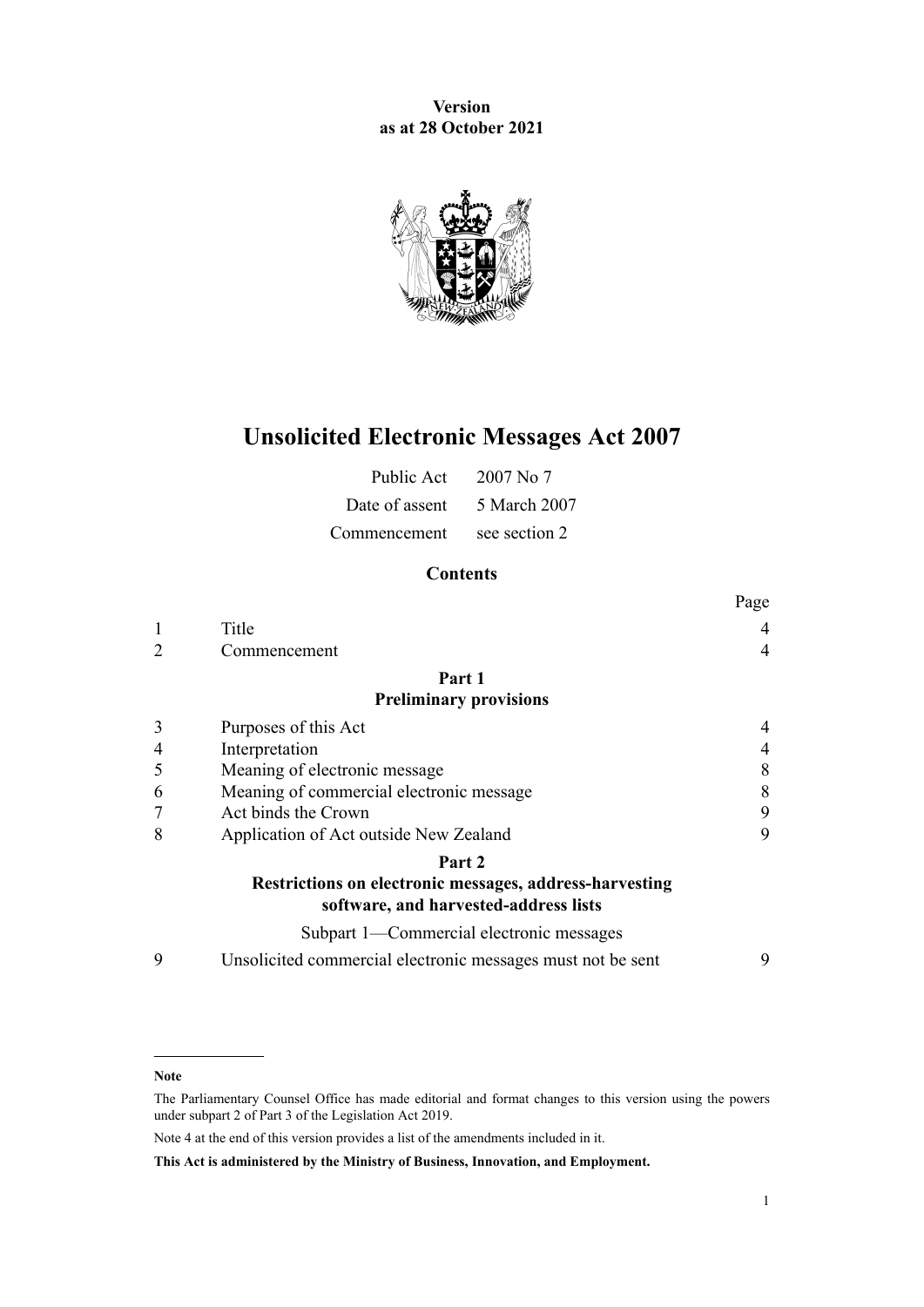|          | <b>Unsolicited Electronic Messages Act 2007</b>                                      | Version as at<br>28 October 2021 |
|----------|--------------------------------------------------------------------------------------|----------------------------------|
| 10       | Commercial electronic messages must include accurate sender<br>information           | 10                               |
| 11       | Commercial electronic messages must contain functional<br>unsubscribe facility       | 10                               |
| 12       | Defences                                                                             | 11                               |
|          | Subpart 2-Address-harvesting software and harvested-address<br>lists                 |                                  |
| 13       | Restriction on use of address-harvesting software and harvested-<br>address lists    | 11                               |
| 14       | Onus of proof                                                                        | 11                               |
|          | Subpart 3—Third party breaches of Act                                                |                                  |
| 15       | Third party breaches of Act                                                          | 12                               |
|          | Subpart 4—Rules of general application throughout Act                                |                                  |
| 16<br>17 | Supplying message service<br>Person who authorises sending of electronic messages    | 12<br>12                         |
|          | Part 3                                                                               |                                  |
|          | <b>Enforcement provisions</b>                                                        |                                  |
|          | Subpart 1—Civil liability events                                                     |                                  |
| 18<br>19 | Meaning of civil liability event<br>Possible responses to civil liability event      | 12<br>13                         |
|          | Subpart 2—Functions and powers of enforcement department and<br>enforcement officers |                                  |
| 20       | Functions and powers of enforcement department                                       | 13                               |
| 21       | Chief executive may appoint enforcement officers                                     | 14                               |
| 22       | Authority to act as enforcement officer                                              | 14                               |
|          | Formal warnings                                                                      |                                  |
| 23       | Formal warnings                                                                      | 15                               |
|          | Civil infringement notices                                                           |                                  |
| 24       | Civil infringement notices                                                           | 15                               |
| 25       | Issue of civil infringement notices                                                  | 15                               |
| 26       | Form of civil infringement notices                                                   | 16                               |
| 27       | Objections to civil infringement notices                                             | 16                               |
| 28       | Withdrawal of civil infringement notice                                              | 17                               |
| 29       | What happens if penalty is paid                                                      | 17                               |
| 30       | Effect of civil infringement notice on civil proceedings                             | 17                               |
| 31       | Recovery of unpaid penalty                                                           | 18                               |
| 32       | Right to appeal                                                                      | 18                               |
| 33       | Decision on appeal                                                                   | 18                               |
|          | Enforceable undertakings                                                             |                                  |
| 34       | Enforceable undertakings                                                             | 19                               |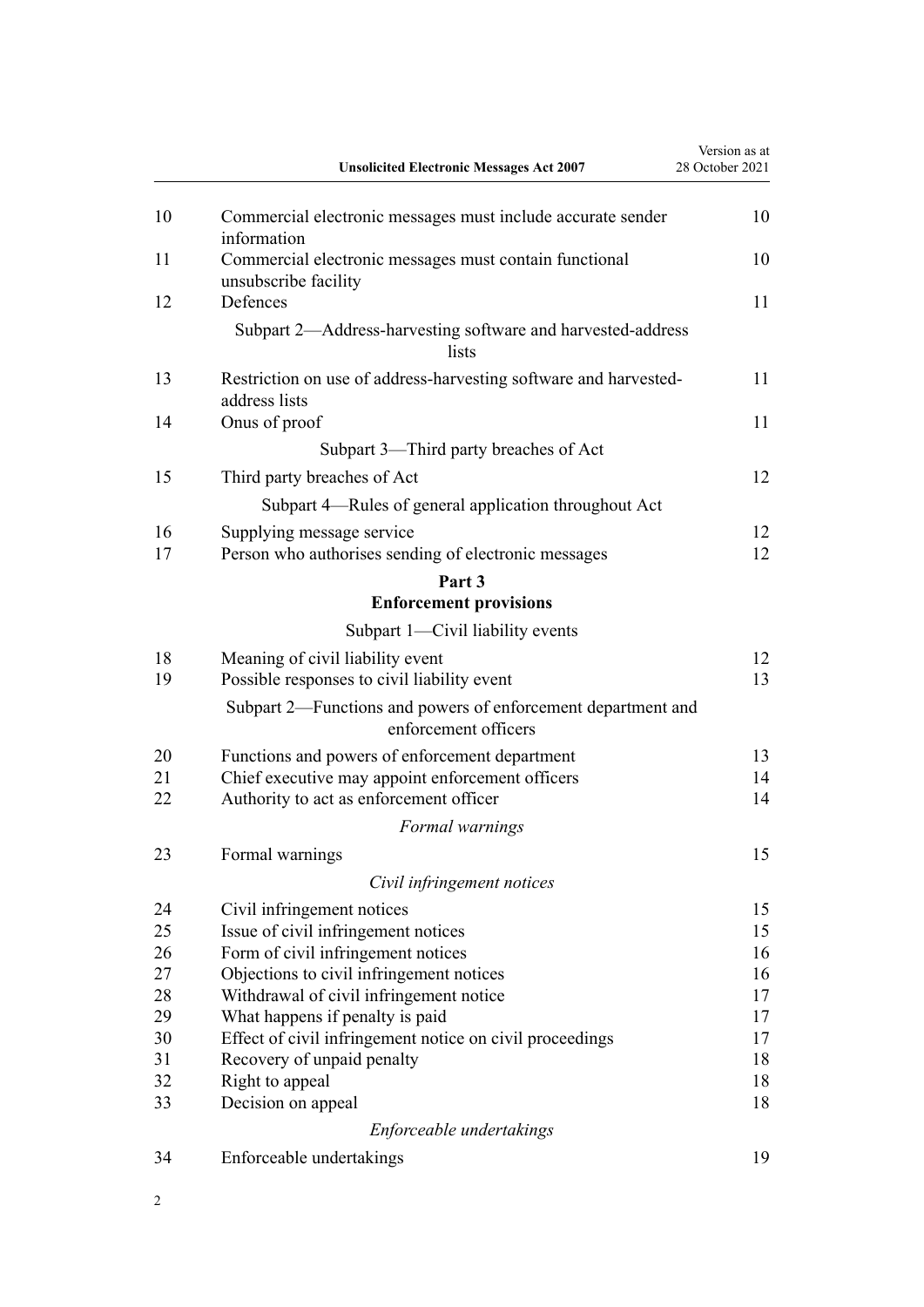| Version as at<br>28 October 2021<br><b>Unsolicited Electronic Messages Act 2007</b> |                                                                                      |    |
|-------------------------------------------------------------------------------------|--------------------------------------------------------------------------------------|----|
| 35                                                                                  | Enforcement of undertakings                                                          | 19 |
| 36                                                                                  | Assessment of compensation for breach of undertaking                                 | 20 |
|                                                                                     | Subpart 3-Powers of courts                                                           |    |
|                                                                                     | General                                                                              |    |
| 37                                                                                  | Jurisdiction of District Court                                                       | 20 |
| 38                                                                                  | Jurisdiction of High Court                                                           | 21 |
|                                                                                     | Injunctions                                                                          |    |
| 39                                                                                  | Powers of High Court not affected                                                    | 21 |
| 40                                                                                  | Performance injunctions                                                              | 21 |
| 41                                                                                  | When High Court may grant performance injunctions                                    | 22 |
| 42                                                                                  | Restraining injunctions                                                              | 22 |
| 43                                                                                  | When High Court may grant restraining injunctions and interim<br>injunctions         | 22 |
| 44                                                                                  | Undertaking as to damages not required by enforcement<br>department                  | 23 |
|                                                                                     | Pecuniary penalties, compensation,<br>and damages                                    |    |
| 45                                                                                  | Pecuniary penalties for civil liability event                                        | 23 |
| 46                                                                                  | Compensation and damages for civil liability event                                   | 23 |
| 47                                                                                  | Joinder of parties                                                                   | 24 |
| 48                                                                                  | Interrelationship of civil liability remedies                                        | 24 |
| 49                                                                                  | Applicable rules, procedure, and standard of proof                                   | 24 |
| 50                                                                                  | Time limit for applying for pecuniary penalty, compensation, and<br>damages          | 25 |
|                                                                                     | Subpart 4-Search and seizure                                                         |    |
| 51                                                                                  | Search warrant                                                                       | 25 |
| 52                                                                                  | Form and content of search warrant [Repealed]                                        | 25 |
| 53                                                                                  | Powers conferred by search warrant [Repealed]                                        | 26 |
| 54                                                                                  | Person with knowledge of computer or computer network to assist<br>access [Repealed] | 26 |
| 55                                                                                  | Requirements when executing search warrant [Repealed]                                | 26 |
| 56                                                                                  | Disposal of property or thing seized under search warrant<br>[Repealed]              | 26 |
|                                                                                     | Part 4                                                                               |    |
|                                                                                     | <b>Miscellaneous provisions</b>                                                      |    |
| 57                                                                                  | Alterations to Schedule                                                              | 26 |
| 58                                                                                  | Regulations                                                                          | 27 |
|                                                                                     | <b>Schedule</b>                                                                      | 29 |

# **[Messages that are not electronic messages](#page-28-0)**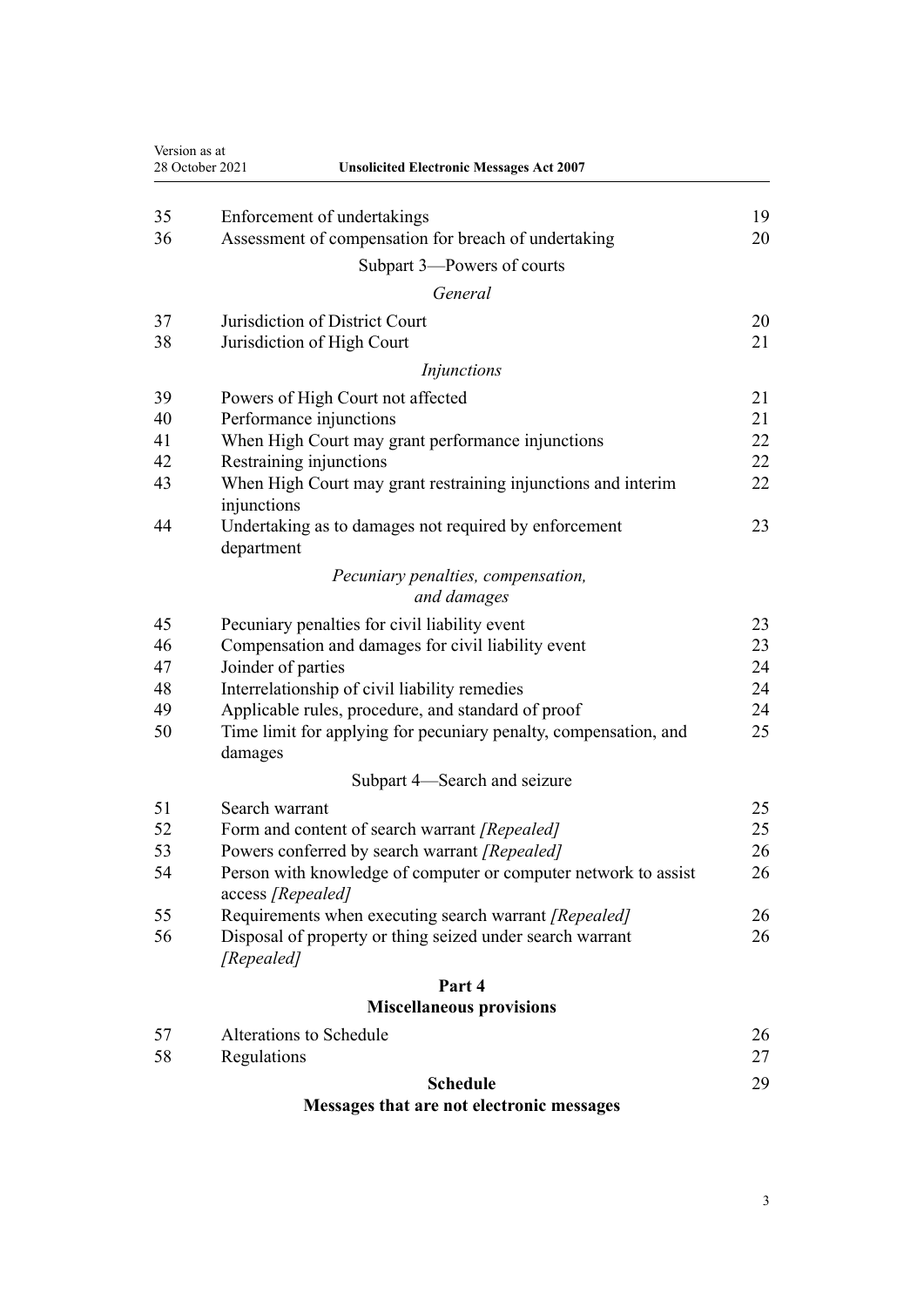#### <span id="page-3-0"></span>**1 Title**

This Act is the Unsolicited Electronic Messages Act 2007.

# **2 Commencement**

This Act comes into force 6 months after the date on which it receives the Royal assent.

# **Part 1**

# **Preliminary provisions**

#### **3 Purposes of this Act**

The purposes of this Act are to—

- (a) prohibit unsolicited commercial electronic messages with a New Zealand link from being sent, in order to—
	- (i) promote a safer and more secure environment for the use of infor‐ mation and communications technologies in New Zealand; and
	- (ii) reduce impediments to the uptake and effective use of information and communications technologies by businesses and the wider community in New Zealand; and
	- (iii) reduce the costs to businesses and the wider community that arise from unsolicited commercial electronic messages; and
- (b) require commercial electronic messages to include accurate information about the person who authorised the sending of the message and a func‐ tional unsubscribe facility in order to enable the recipient to instruct the sender that no further messages are to be sent to the recipient; and
- (c) prohibit address-harvesting software or a harvested-address list from being used in connection with sending unsolicited commercial electronic messages in contravention of this Act; and
- (d) deter people from using information and communications technologies inappropriately.

#### **4 Interpretation**

(1) In this Act, unless the context otherwise requires,—

**address-harvesting software** means software that is capable of, or marketed for use for,—

- (a) searching the Internet for electronic addresses; and
- (b) collecting, compiling, capturing, or otherwise harvesting those electronic addresses

**chief executive** means the chief executive of the enforcement department **civil liability event** has the meaning set out in [section 18](#page-11-0)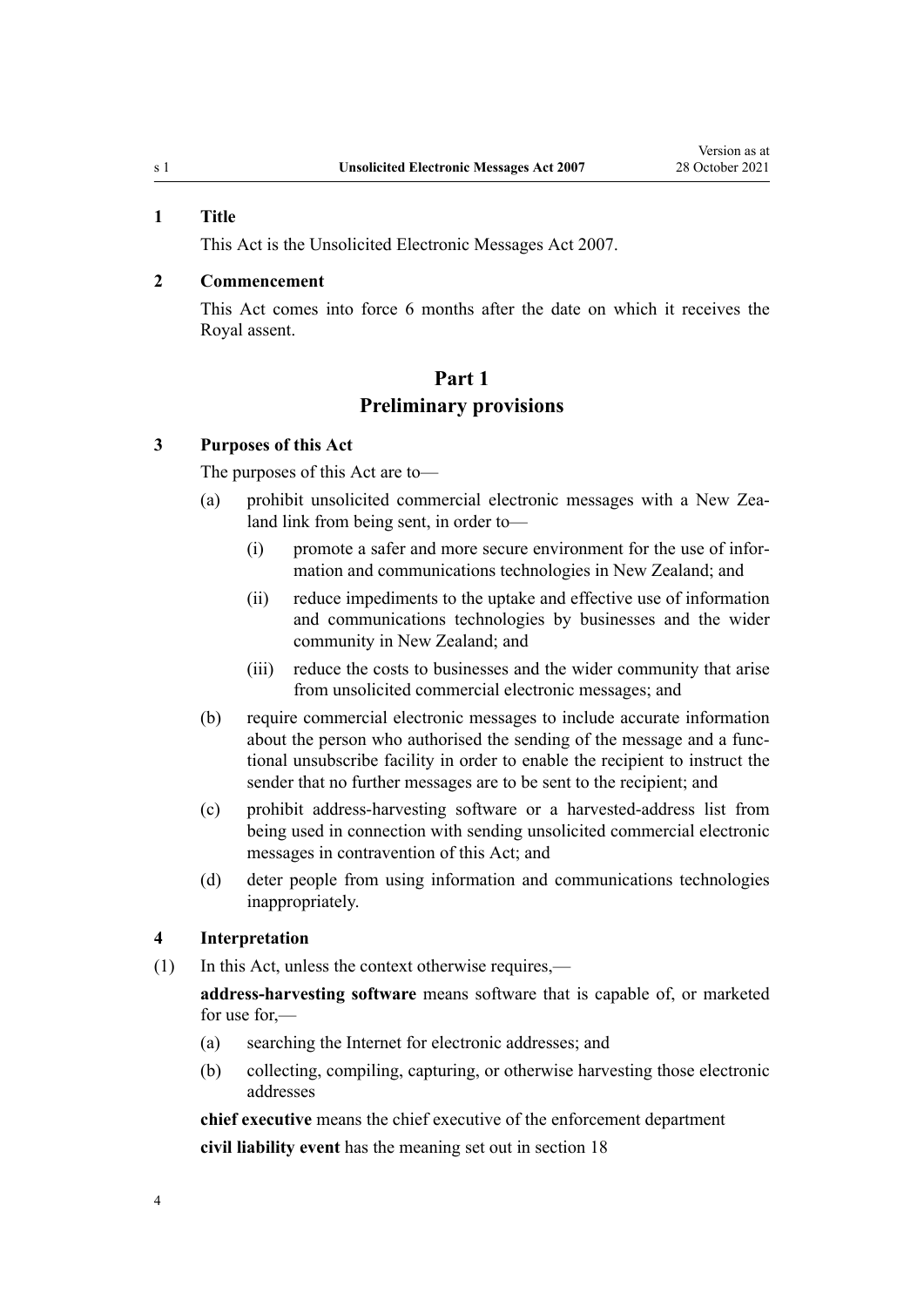**commercial electronic message** has the meaning set out in [section 6](#page-7-0) **consented to receiving**—

- (a) means—
	- (i) express consent, whether given by the relevant electronic addressholder or any other person who uses the relevant electronic address; or
	- (ii) consent that can reasonably be inferred from—
		- (A) the conduct and the business and other relationships of the persons concerned; and
		- (B) any other circumstances specified in the regulations; or
	- (iii) consent that is deemed to have been given when the following circumstances apply:
		- (A) an electronic address has been conspicuously published by a person in a business or official capacity; and
		- (B) the publication of the address is not accompanied by a statement to the effect that the relevant electronic addressholder does not want to receive unsolicited electronic messages at that electronic address; and
		- (C) the message sent to that address is relevant to the business, role, functions, or duties of the person in a business or official capacity; but
- (b) does not include the circumstances specified in the regulations from which consent cannot be inferred

**court** means, as appropriate, the District Court, the High Court, or either of them

**electronic address** means an address used in connection with—

- (a) an email account; or
- (b) an instant messaging account; or
- (c) a telephone account; or
- (d) a similar account

**electronic message** has the meaning set out in [section 5](#page-7-0)

**enforcement department** means the department of State that, with the author‐ ity of the Prime Minister, is responsible for exercising the powers in [Part 3](#page-11-0)

**enforcement officer** means a person who is appointed as an enforcement officer under [section 21](#page-13-0)

**goods** has the same meaning as in [section 2\(1\)](http://legislation.govt.nz/pdflink.aspx?id=DLM311058) of the Consumer Guarantees Act 1993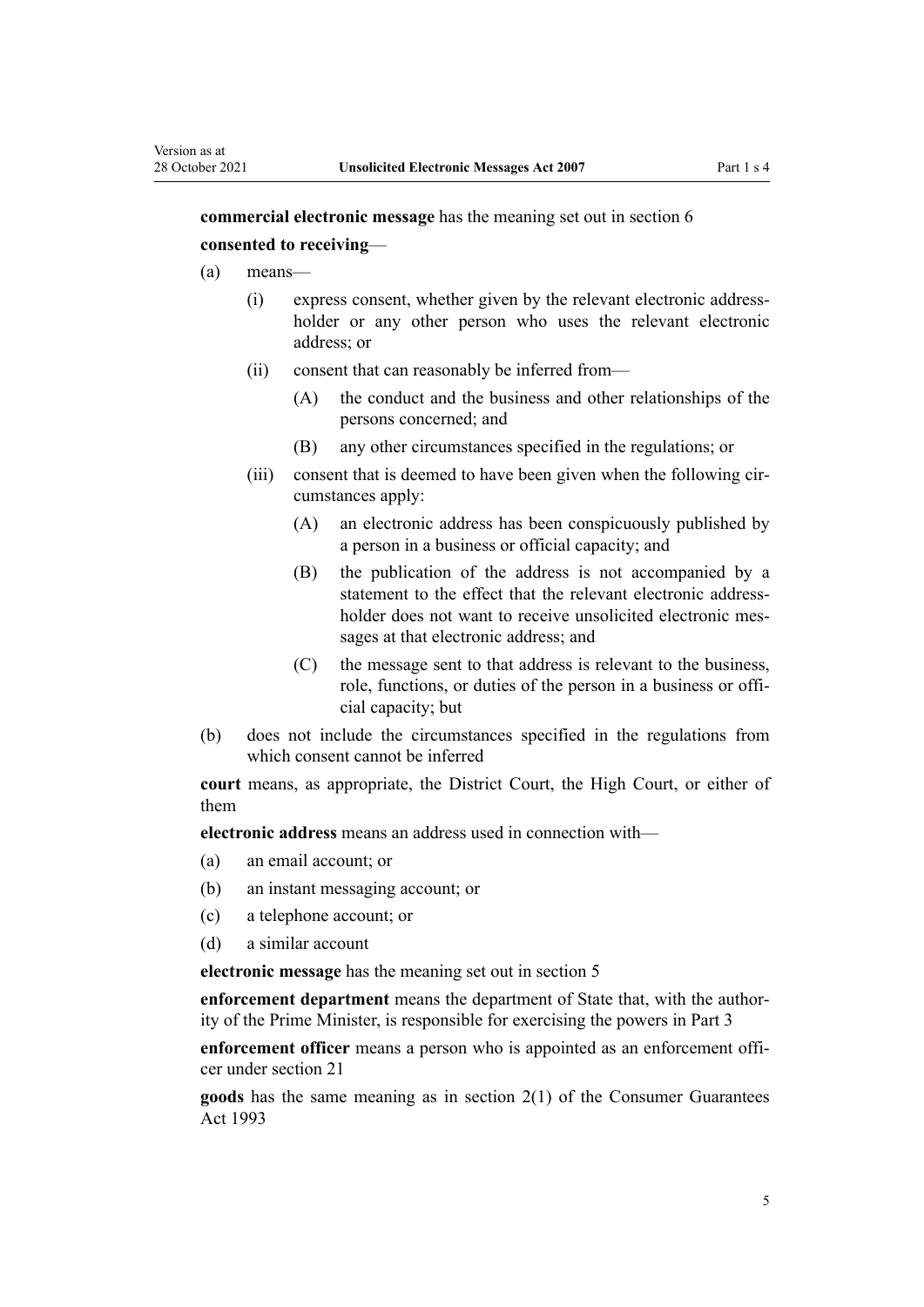#### **government body** means—

- (a) a department named in [Part 1](http://legislation.govt.nz/pdflink.aspx?id=DLM431205) of Schedule 1 of the Ombudsmen Act 1975:
- (b) a Crown entity as defined in [section 10\(1\)](http://legislation.govt.nz/pdflink.aspx?id=DLM329649) of the Crown Entities Act 2004

#### **harvested-address list** means—

- (a) a list of electronic addresses; or
- (b) a collection of electronic addresses; or
- (c) a compilation of electronic addresses,—

where the production of the list, collection, or compilation is, to any extent, directly or indirectly attributable to the use of address-harvesting software

**individual** means a natural person, other than a deceased natural person

**message** means information, whether in—

- (a) the form of text or writing; or
- (b) the form of data; or
- (c) the form of speech, music, or other sounds; or
- (d) the form of visual images (animated or otherwise); or
- (e) any other form; or
- (f) any combination of forms

**mistake** means a reasonable mistake of fact

**organisation** includes—

- (a) a corporation sole; and
- (b) a body corporate; and
- (c) an unincorporated body or association; and
- (d) a partnership; and
- (e) a government body; and
- (f) a court or tribunal

**person** means—

- (a) an individual; and
- (b) an organisation

**recipient**, in relation to the sending of an electronic message to an electronic address, means—

- (a) the relevant electronic address-holder; and
- (b) any other person who uses that electronic address

**regulations** means regulations made under this Act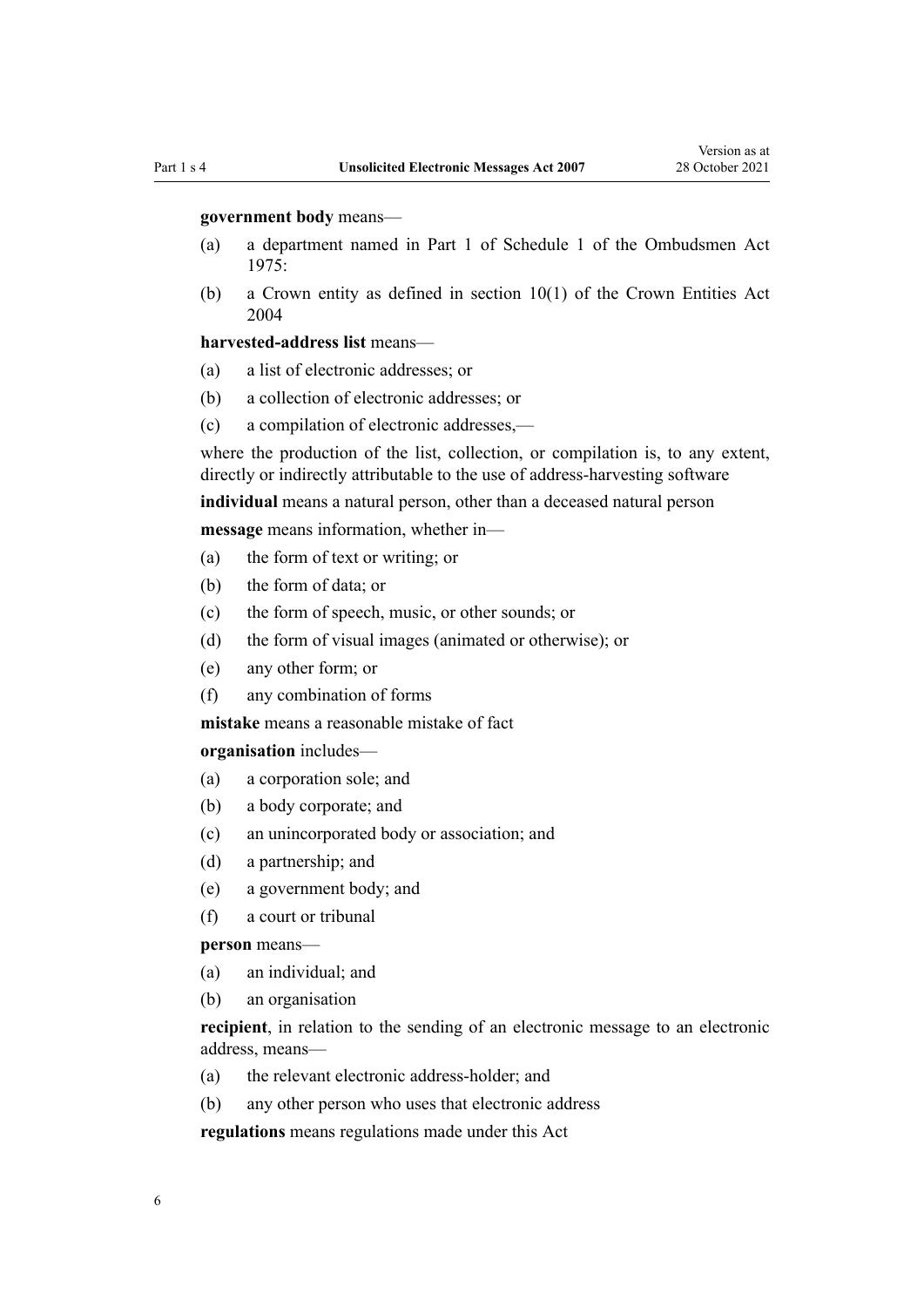**relevant electronic address-holder** means the person who is responsible for the relevant electronic address

**send** includes an attempt to send

**service provider** means a provider of a telecommunications service

**services** has the same meaning as in [section 2\(1\)](http://legislation.govt.nz/pdflink.aspx?id=DLM311058) of the Consumer Guarantees Act 1993

**telecommunication** has the same meaning as in [section 3](http://legislation.govt.nz/pdflink.aspx?id=DLM5177930) of the Telecommuni‐ cations (Interception Capability and Security) Act 2013

**telecommunications service** means any goods, services, equipment, and facil‐ ities that enable or facilitate telecommunication

**unsolicited commercial electronic message** means a commercial electronic message that the recipient has not consented to receiving.

- (2) For the purposes of this Act, an electronic message has a **New Zealand link** if 1 or more of the following applies:
	- (a) the message originates in New Zealand:
	- (b) the person who sent the message is—
		- (i) an individual who is physically present in New Zealand when the message is sent; or
		- (ii) an organisation whose central management and control is in New Zealand when the message is sent:
	- (c) the computer, server, or device that is used to access the message is located in New Zealand:
	- (d) the recipient is—
		- (i) an individual who is physically present in New Zealand when the message is accessed; or
		- (ii) an organisation that carries on business or activities in New Zealand when the message is accessed:
	- (e) if the message cannot be delivered because the relevant electronic address does not exist, assuming that the electronic address existed, it is reasonably likely that the message would have been accessed using a computer, server, or device located in New Zealand:
	- (f) it is sent to an electronic address that—
		- (i) ends with ".nz"; or
		- (ii) begins with an international access code directly followed by "64".

Compare: 2001 No 103 [s 5](http://legislation.govt.nz/pdflink.aspx?id=DLM124974); Spam Act 2003 ss 4, 7, Sch 2 (Aust)

Section 4(1) **telecommunication**: replaced, on 13 November 2018, by [section 40](http://legislation.govt.nz/pdflink.aspx?id=LMS111659) of the Telecommunications (New Regulatory Framework) Amendment Act 2018 (2018 No 48).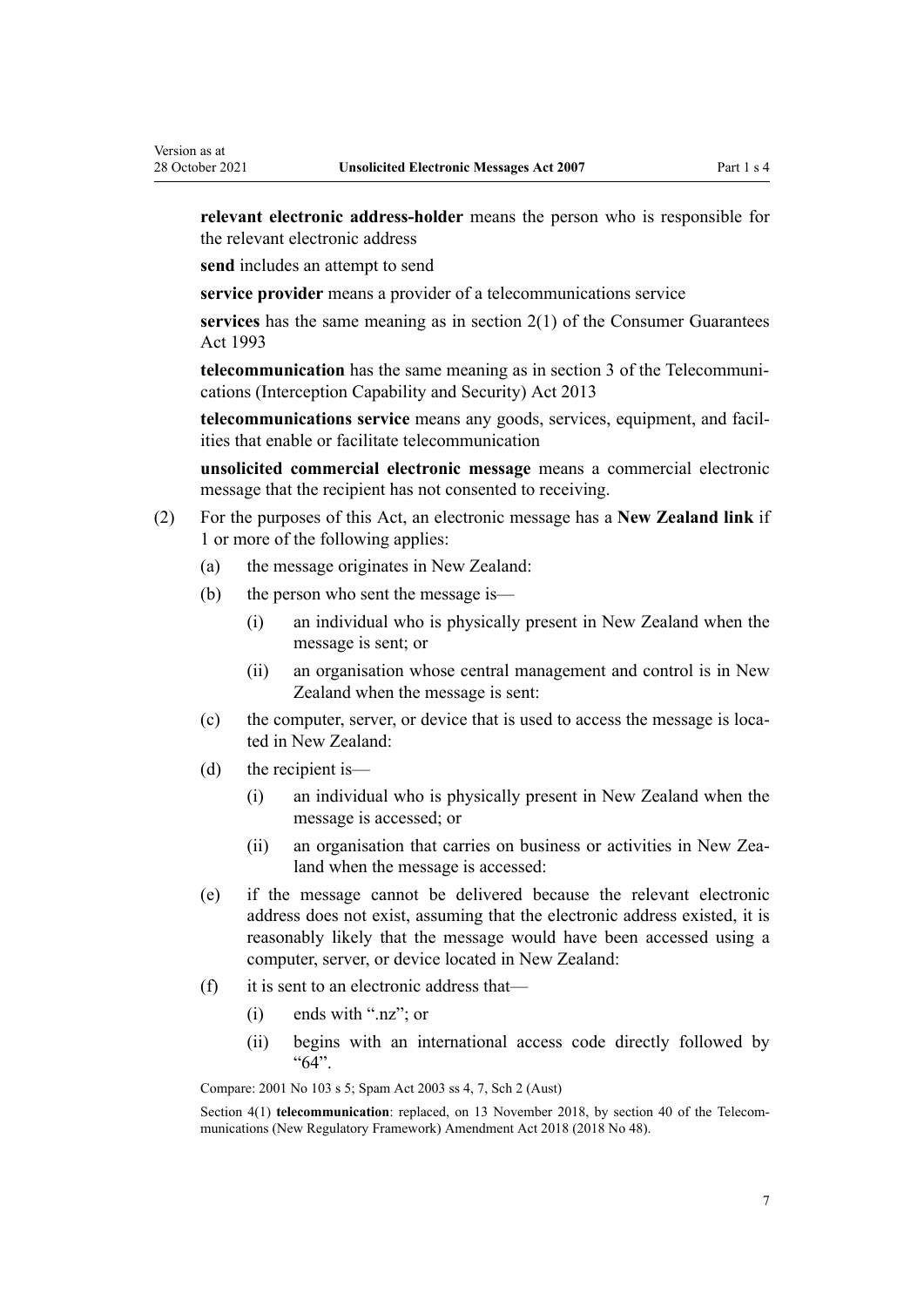# <span id="page-7-0"></span>**5 Meaning of electronic message**

- (1) For the purposes of this Act, an **electronic message** is a message sent—
	- (a) using a telecommunications service; and
	- (b) to an electronic address.
- (2) However, the messages listed in [clause 1](#page-28-0) of the Schedule are not electronic messages.
- (3) For the purposes of subsection (1), it is immaterial whether—
	- (a) the electronic address exists; or
	- (b) the message reaches its intended destination.

Compare: Spam Act 2003 s 5 (Aust)

# **6 Meaning of commercial electronic message**

For the purposes of this Act, **commercial electronic message**—

- (a) means an electronic message that—
	- (i) markets or promotes—
		- (A) goods; or
		- (B) services; or
		- (C) land; or
		- (D) an interest in land; or
		- (E) a business or investment opportunity; or
	- (ii) assists or enables a person to obtain dishonestly a financial advantage or gain from another person; or
	- (iii) provides a link, or directs a recipient, to a message that does 1 or more of the things listed in subparagraphs (i) and (ii); but
- (b) does not include an electronic message that—
	- (i) provides a quote or estimate for the supply of goods or services if that quote or estimate was requested by the recipient; or
	- (ii) facilitates, completes, or confirms a commercial transaction that the recipient previously agreed to enter into with the person who authorised the sending of the message; or
	- (iii) provides warranty information, product recall information, or safety or security information about goods or services used or purchased by the recipient; or
	- (iv) provides notification of factual information about a subscription, membership, account, loan, or similar relationship involving the ongoing purchase or use by the recipient of goods or services offered by the person who authorised the sending of the message,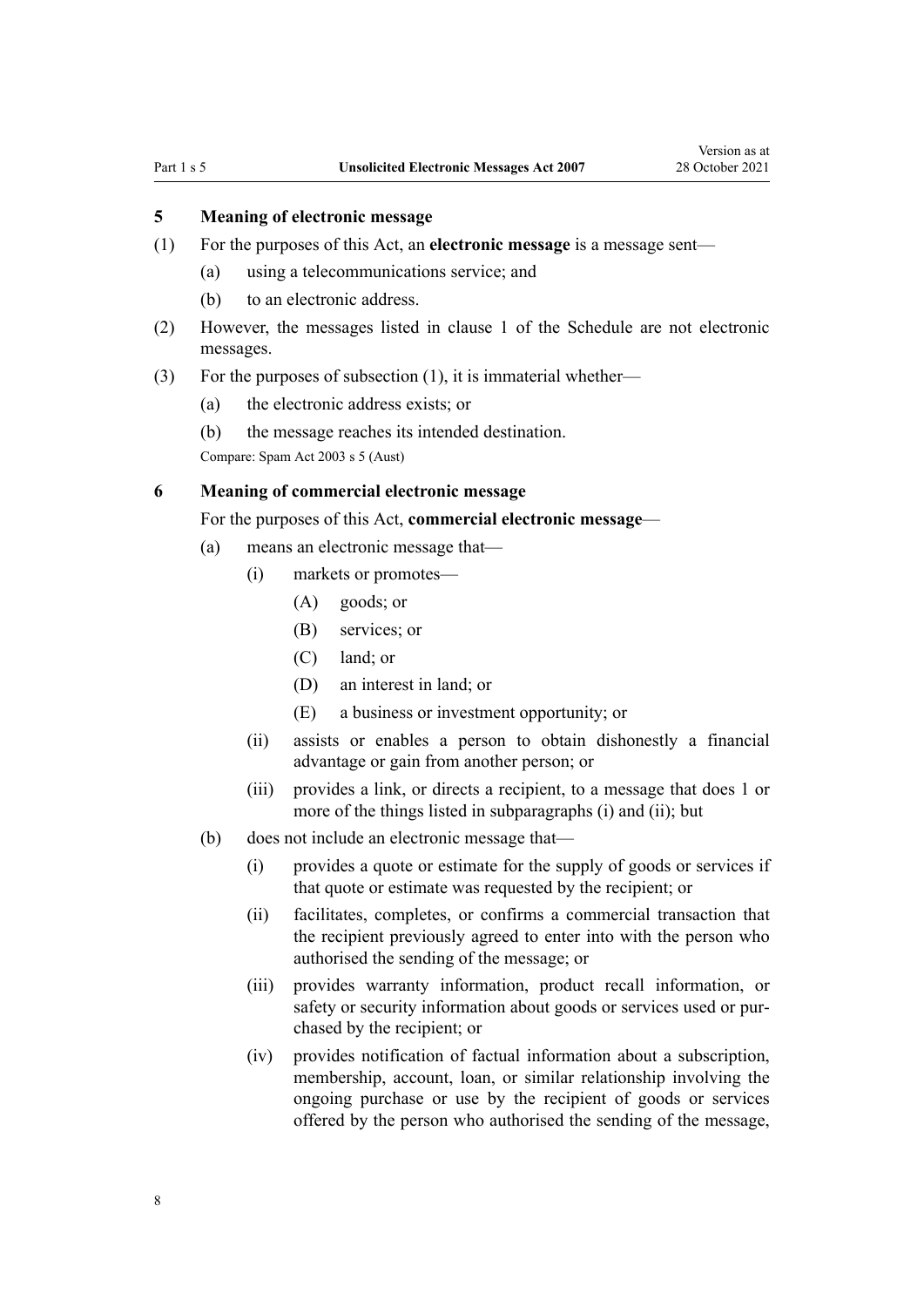or the recipient's ongoing subscription, membership, account, loan, or similar relationship; or

- <span id="page-8-0"></span>(v) provides information directly related to an employment relation‐ ship or related benefit plan in which the recipient is currently involved, participating, or enrolled; or
- (vi) delivers goods or services, including product updates or upgrades, that the recipient is entitled to receive under the terms of a trans‐ action that the recipient has previously entered into with the per‐ son who authorised the sending of the message; or
- (vii) provides the recipient with information about goods or services offered or supplied by—
	- (A) a government body; or
	- (B) a court or tribunal; or

(viii) has any other purpose set out in the regulations.

Compare: Spam Act 2003 s 6 (Aust)

# **7 Act binds the Crown**

This Act binds the Crown.

Compare: Spam Act 2003 s 12 (Aust)

# **8 Application of Act outside New Zealand**

- (1) This Act extends to the engaging in conduct outside New Zealand by a relevant person to the extent that that conduct results in a civil liability event occurring.
- (2) In this section, **relevant person** means—
	- (a) an individual who is a resident of New Zealand; or
	- (b) an organisation that carries on business or activities in New Zealand.

Compare: Spam Act 2003 s 14 (Aust)

# **Part 2**

# **Restrictions on electronic messages, address-harvesting software, and harvested-address lists**

# Subpart 1—Commercial electronic messages

### **9 Unsolicited commercial electronic messages must not be sent**

- (1) A person must not send, or cause to be sent, an unsolicited commercial elec‐ tronic message that has a New Zealand link.
- (2) If a recipient uses an unsubscribe facility in accordance with section  $11(1)(a)$ , the recipient's consent to receiving a commercial electronic message from the sender is deemed to have been withdrawn with effect from the day that is 5 working days after the day on which the unsubscribe facility was used.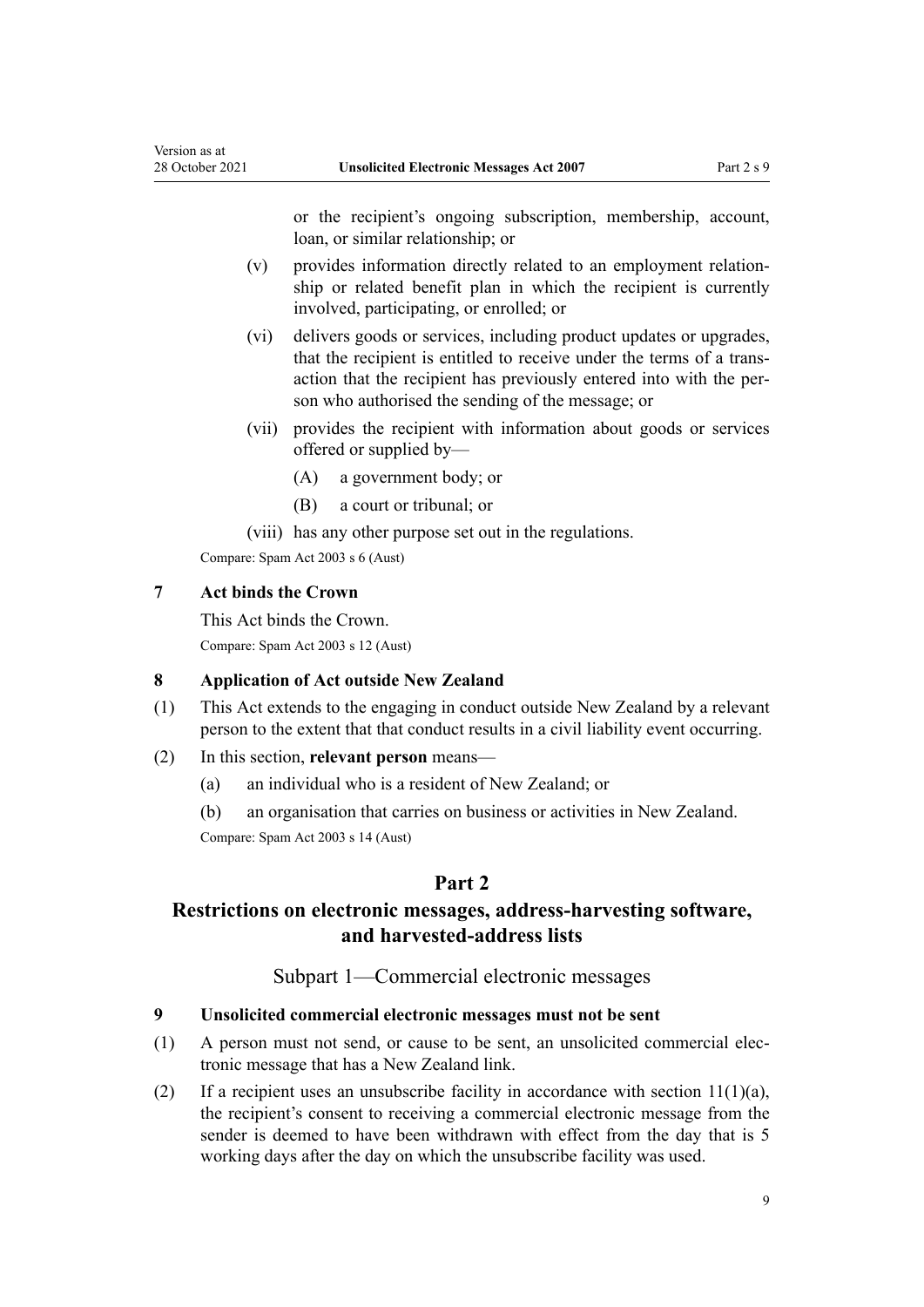- <span id="page-9-0"></span>(3) A person who contends that a recipient consented to receiving a commercial electronic message has the onus of proof in relation to that matter. Compare: Spam Act 2003 s 16(1), (2), (5), (6) (Aust)
- **10 Commercial electronic messages must include accurate sender information**

A person must not send, or cause to be sent, a commercial electronic message that has a New Zealand link unless—

- (a) the message clearly and accurately identifies the person who authorised the sending of the message; and
- (b) the message includes accurate information about how the recipient can readily contact that person; and
- (c) the information referred to in paragraph (b) complies with any condi‐ tions specified in the regulations; and
- (d) the information referred to in paragraph (b) is reasonably likely to be valid for at least 30 days after the message is sent.

Compare: Spam Act 2003 s 17(1) (Aust)

# **11 Commercial electronic messages must contain functional unsubscribe facility**

- (1) A person must not send, or cause to be sent, a commercial electronic message (the **principal message**) that has a New Zealand link unless—
	- (a) the principal message includes a functional unsubscribe facility that the recipient may use to instruct the person who authorised the sending of the principal message (the **sender**) that no further commercial electronic messages from or authorised by the sender should be sent to the elec‐ tronic address at which the principal message was received; and
	- (b) the unsubscribe facility is expressed and presented in a clear and conspicuous manner; and
	- (c) the unsubscribe facility allows the recipient to respond to the sender using the same method of communication that was used to send the prin‐ cipal message; and
	- (d) there is no cost to the recipient if the recipient uses the unsubscribe facil– ity; and
	- (e) the unsubscribe facility is reasonably likely to be functional and valid for at least 30 days after the principal message is sent; and
	- (f) the unsubscribe facility complies with any conditions specified in the regulations.
- (2) Subsection (1) does not apply to the extent (if any) to which it is inconsistent with the terms of a contract, arrangement, or understanding between—
	- (a) the person who authorised the sending of the principal message; and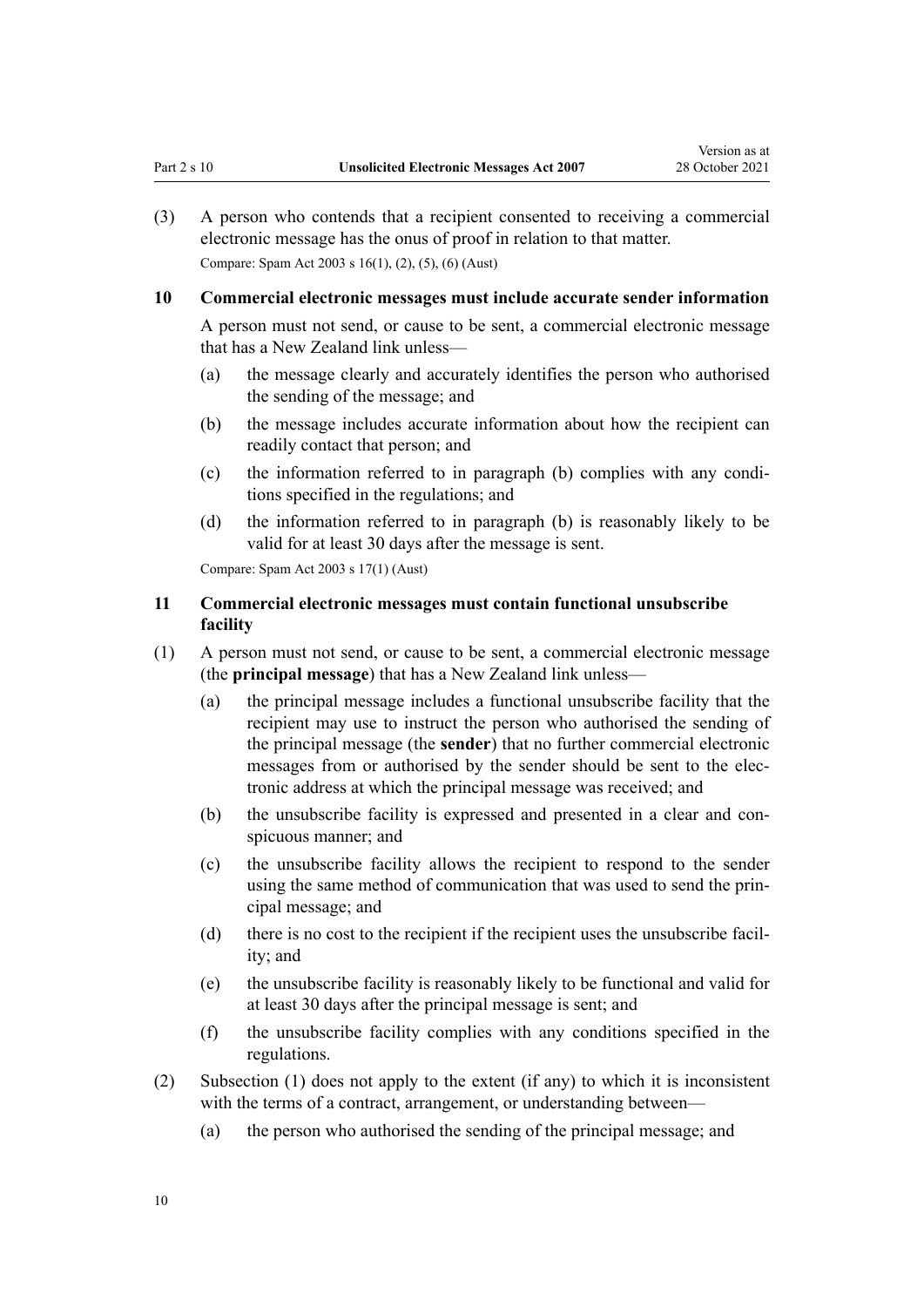<span id="page-10-0"></span>(b) the recipient.

Compare: Spam Act 2003 s 18(1), (3), (9) (Aust)

#### **12 Defences**

- (1) A person who sends an electronic message, or causes an electronic message to be sent, in contravention of [section 9,](#page-8-0) [10](#page-9-0), or [11](#page-9-0) has a defence if—
	- (a) that person sent the message, or caused the message to be sent, by mistake; or
	- (b) the message was sent without that person's knowledge (for example, because of a computer virus or a malicious software programme).
- (2) A person who wishes to rely on a defence in subsection (1) has the onus of proof in relation to that matter.

Compare: Spam Act 2003 ss 16(4), (5), 17(3), (4), 18(4), (5) (Aust)

Subpart 2—Address-harvesting software and harvested-address lists

# **13 Restriction on use of address-harvesting software and harvested-address lists**

- (1) A person must not use address-harvesting software or a harvested-address list in connection with, or with the intention of, sending unsolicited commercial electronic messages in contravention of [section 9](#page-8-0).
- (2) In subsection (1), **person** means—
	- (a) an individual who is physically present in New Zealand at the time of the use:
	- (b) an organisation that carries on business or activities in New Zealand at the time of the use.
- (3) The prohibition in subsection (1) applies whether the unsolicited commercial electronic messages were sent by, or intended to be sent by,—
	- (a) the person who used the address-harvesting software or harvestedaddress list; or
	- (b) any other person.

Compare: Spam Act 2003 s 22(1), (2) (Aust)

## **14 Onus of proof**

A person who contends that his or her use of address-harvesting software or a harvested-address list was not in connection with, or was not with the intention of, sending unsolicited commercial electronic messages in contravention of [section 9](#page-8-0) has the onus of proof in relation to that matter.

Compare: Spam Act 2003 s 20(4) (Aust)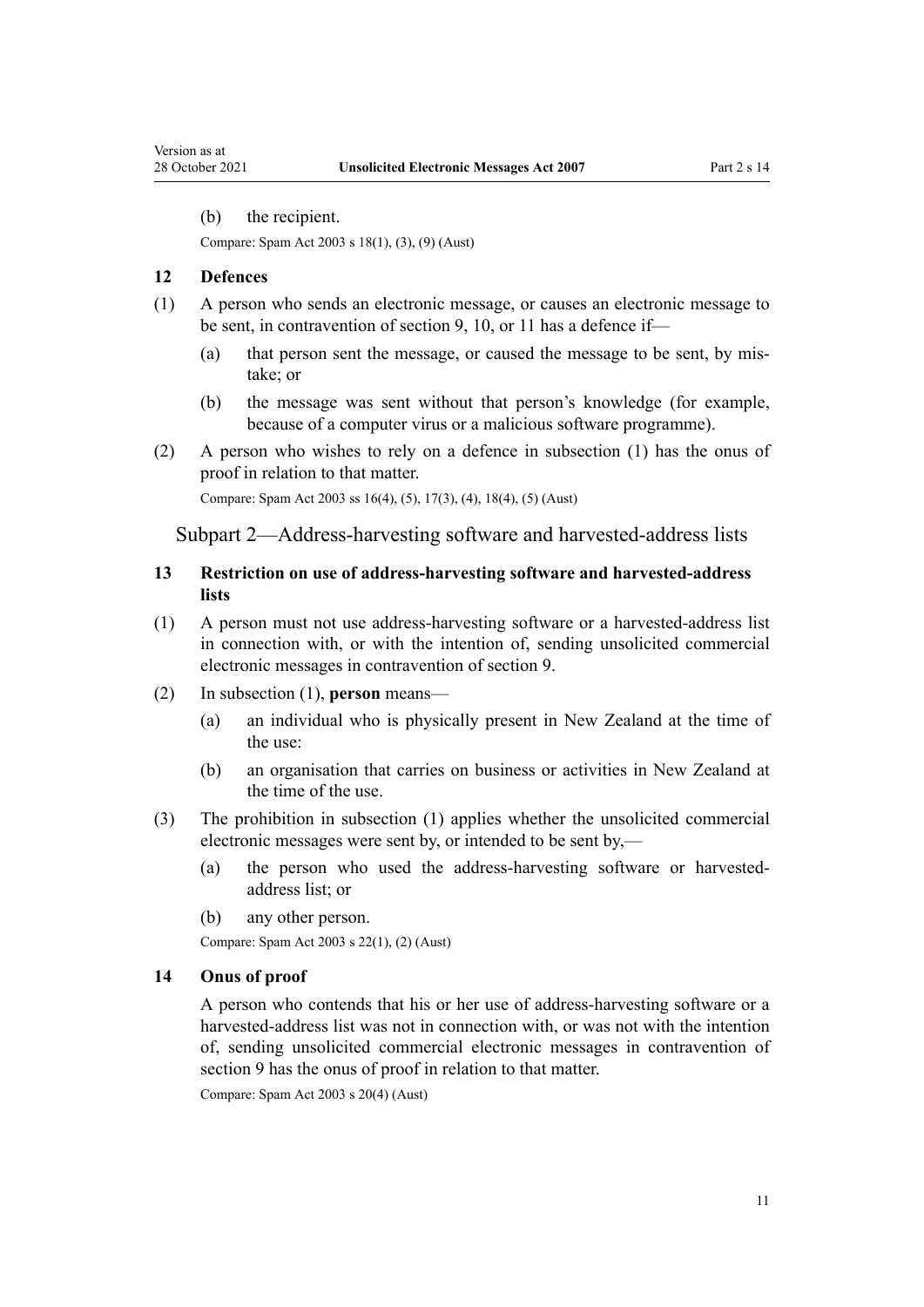# Subpart 3—Third party breaches of Act

# <span id="page-11-0"></span>**15 Third party breaches of Act**

A person must not—

- (a) aid, abet, counsel, or procure a breach of any of [sections 9 to 11](#page-8-0) and [13;](#page-10-0) or
- (b) induce, whether by threats or promises or otherwise, a breach of any of [sections 9 to 11](#page-8-0) and [13;](#page-10-0) or
- (c) be in any way, directly or indirectly, knowingly concerned in, or party to, a breach of any of [sections 9 to 11](#page-8-0) and [13](#page-10-0); or

(d) conspire with others to effect a breach of any of [sections 9 to 11](#page-8-0) and [13](#page-10-0).

Compare: Spam Act 2003 ss 16(9), 17(5), 18(6), 20(5), 21(3), 22(3) (Aust)

Subpart 4—Rules of general application throughout Act

#### **16 Supplying message service**

A service provider does not send an electronic message, or cause an electronic message to be sent, or contravene section 15, merely because the service provider provides a telecommunications service that enables an electronic message to be sent.

Compare: Spam Act 2003 ss 9, 16(10), 17(6), 18(7) (Aust)

## **17 Person who authorises sending of electronic messages**

- (1) For the purposes of sections  $6, 10,$  $6, 10,$  $6, 10,$  and  $11$ , if person A sends an electronic message on behalf of person B, then—
	- (a) person B is taken to authorise the sending of that message; and
	- (b) person A is taken not to authorise the sending of that message.
- (2) However, person A only sends an electronic message on behalf of person B if person A has the authority to do so.

Compare: Spam Act 2003 s 8 (Aust)

# **Part 3 Enforcement provisions**

# Subpart 1—Civil liability events

# **18 Meaning of civil liability event**

In this Part, a **civil liability event** is a breach of 1 or more of the following:

(a) [section 9\(1\)](#page-8-0) (unsolicited commercial electronic messages must not be sent):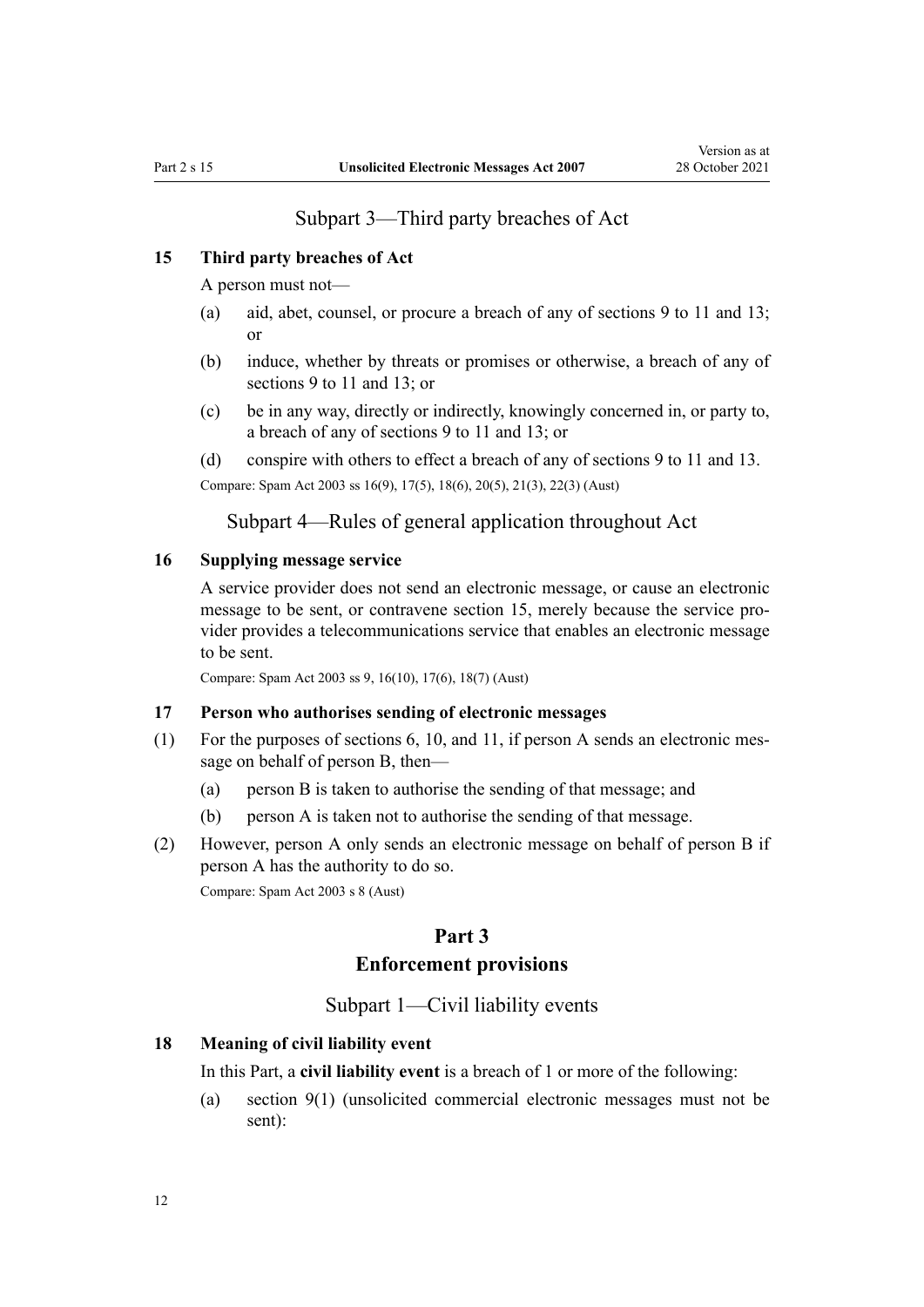- <span id="page-12-0"></span>(b) [section 10](#page-9-0) (commercial electronic messages must include accurate sender information):
- (c) [section 11\(1\)](#page-9-0) (commercial electronic messages must contain functional unsubscribe facility):
- (d) section  $13(1)$  (restriction on use of address-harvesting software and harvested-address lists):
- (e) [section 15](#page-11-0) (third party breaches of the Act).

Compare: Spam Act 2003 ss 16(11), 17(7), 18(8), 20(6), 21(4), 22(4) (Aust)

#### **19 Possible responses to civil liability event**

If a civil liability event is alleged to have occurred,—

- (a) any person affected by that event may do 1 or more of the following:
	- (i) seek an injunction from the High Court under [section 40](#page-20-0) or [42:](#page-21-0)
	- (ii) make an application to the court for compensation or damages under [section 46](#page-22-0):
	- (iii) apply to join any court action initiated by the enforcement depart‐ ment or any other person under [section 47](#page-23-0); and
- (b) an enforcement officer may do 1 or more of the following:
	- (i) issue a formal warning under [section 23](#page-14-0):
	- (ii) issue a civil infringement notice under [section 24:](#page-14-0)
	- (iii) apply for a search warrant under [section 51](#page-24-0) and exercise the powers of search and seizure granted by the warrant; and
- (c) the enforcement department may do 1 or more of the following:
	- (i) accept an enforceable undertaking under [section 34](#page-18-0) and seek an order in the court for a breach of that undertaking under [section](#page-18-0) [35:](#page-18-0)
	- (ii) seek an injunction from the High Court under [section 40](#page-20-0) or [42:](#page-21-0)
	- (iii) make an application to the court for a pecuniary penalty under [section 45](#page-22-0):
	- (iv) make an application to the court for compensation or damages under [section 46](#page-22-0):
	- (v) apply to join any court action initiated by any other person under [section 47](#page-23-0).

# Subpart 2—Functions and powers of enforcement department and enforcement officers

# **20 Functions and powers of enforcement department**

The enforcement department—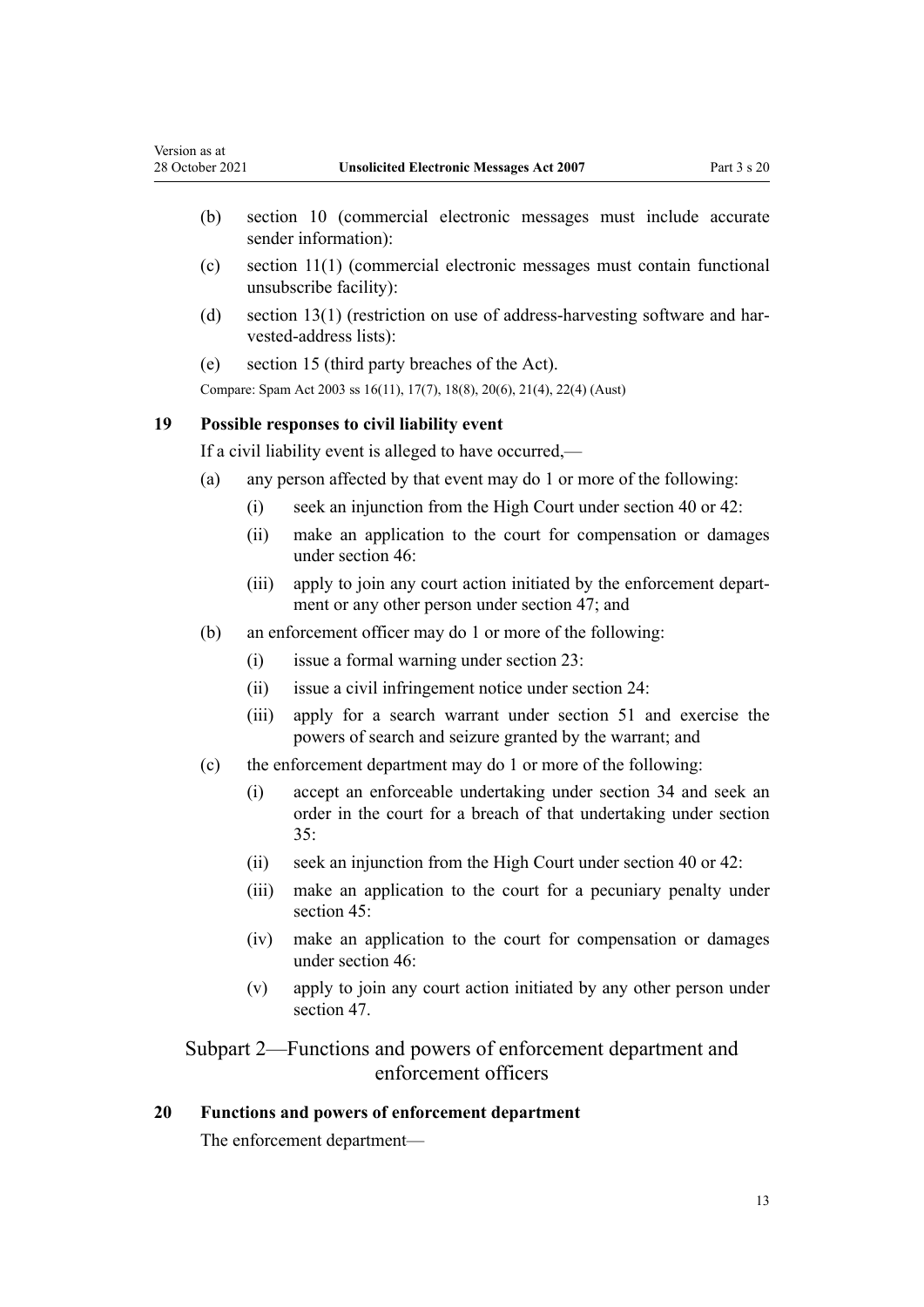- <span id="page-13-0"></span>(a) may investigate, and take enforcement action in relation to, an alleged civil liability event if it considers that an investigation or enforcement action is appropriate in the circumstances; and
- (b) must make publicly available information concerning—
	- (i) the functions and powers of the enforcement department and enforcement officers under this Act; and
	- (ii) the purposes and provisions of this Act; and
	- (iii) the rights and responsibilities of persons to whom this Act applies; and
- (c) must monitor information and communications technologies and the way in which they are utilised to send and receive unsolicited commercial electronic messages; and
- (d) must—
	- (i) establish an electronic address to which a recipient may forward electronic messages containing sexual content that the recipient has not consented to receiving; and
	- (ii) make publicly available information about how people may use that electronic address; and
	- (iii) if it considers it appropriate in the circumstances, make recommendations to government or non-government organisations about possible responses to the types of electronic messages forwarded to that electronic address; and
- (e) must endeavour to ensure that New Zealand complies with all inter‐ national agreements and arrangements concerning unsolicited commer‐ cial electronic messages to which New Zealand is a party; and
- (f) may consult with, advise, and assist government and non-government organisations and other persons overseas, for the purpose of promoting and enforcing international procedures to prevent unsolicited commer‐ cial electronic messages being sent or received.

#### **21 Chief executive may appoint enforcement officers**

The chief executive may appoint enforcement officers, on a permanent or temporary basis, to exercise the powers conferred on them by this Act. Compare: 2003 No 51 [s 330](http://legislation.govt.nz/pdflink.aspx?id=DLM210278)

# **22 Authority to act as enforcement officer**

- (1) The chief executive must issue a warrant of appointment to every person appointed as an enforcement officer.
- (2) A warrant of appointment must—
	- (a) be in the prescribed form; and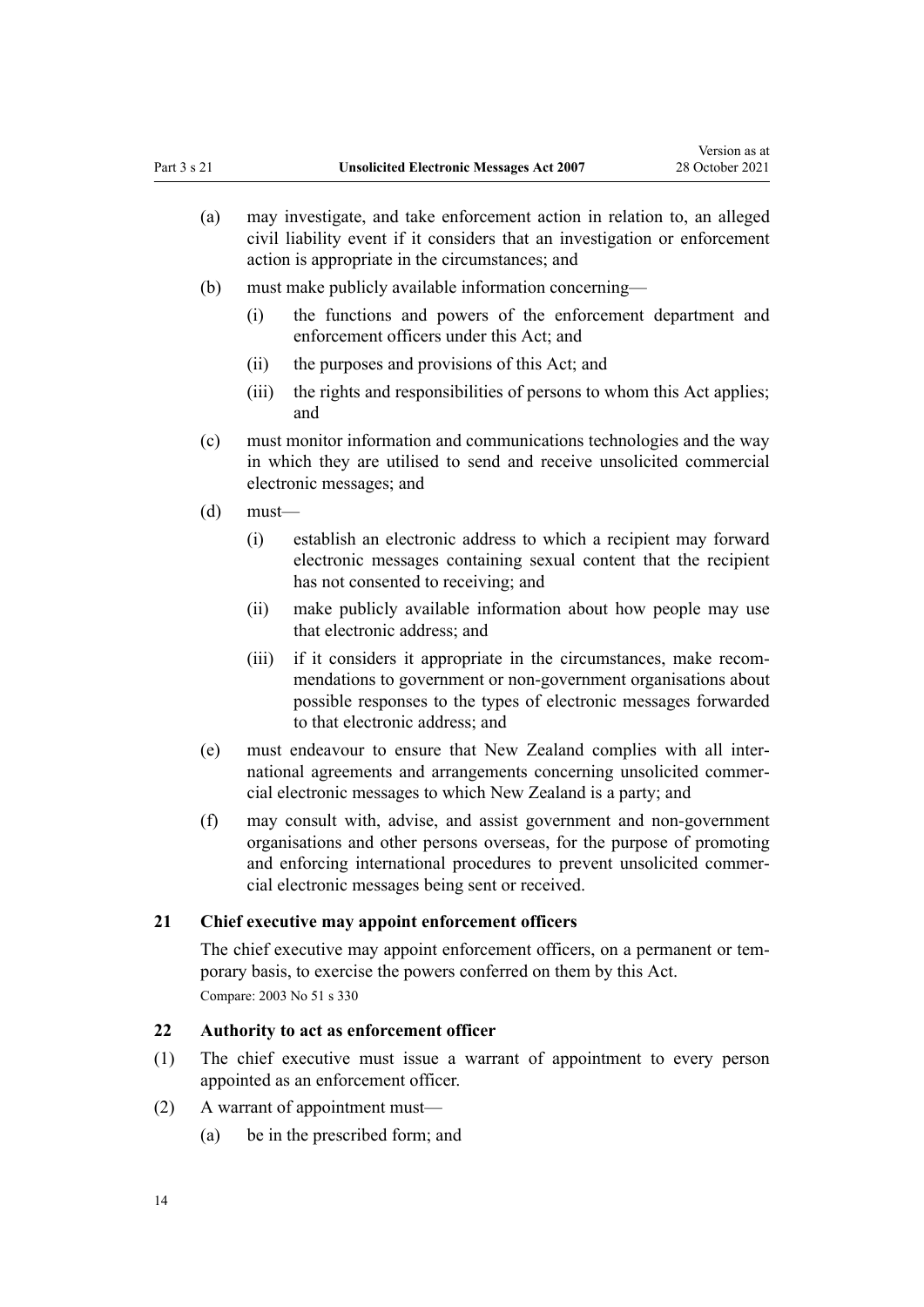- (b) bear the photograph and signature of the holder; and
- (c) contain any other particulars that may be prescribed.
- (3) A warrant of appointment is, in the absence of evidence to the contrary, sufficient proof that the holder of the warrant may exercise the powers conferred on enforcement officers under—
	- (a) section 23 (formal warnings):
	- (b) sections 24 to 31 (civil infringement notices):
	- (c) [sections 51 to 56](#page-24-0) (search and seizure).
- (4) A person who ceases to be an enforcement officer must return the person's warrant of appointment.
- (5) A person who fails to comply with subsection (4) commits an offence and is liable on conviction to a fine not exceeding \$1,000.

Compare: 2003 No 51 [s 331](http://legislation.govt.nz/pdflink.aspx?id=DLM210279)

Section 22(5): amended, on 1 July 2013, by [section 413](http://legislation.govt.nz/pdflink.aspx?id=DLM3360714) of the Criminal Procedure Act 2011 (2011 No 81).

## *Formal warnings*

## **23 Formal warnings**

<span id="page-14-0"></span>Version as at

- (1) An enforcement officer may issue 1 or more formal warnings to a person if the enforcement officer has reasonable grounds to believe that that person has committed a civil liability event.
- (2) A formal warning must be—
	- (a) in the prescribed form; and
	- (b) issued in the manner specified in the regulations.

Compare: Spam Act 2003 s 41 (Aust)

#### *Civil infringement notices*

# **24 Civil infringement notices**

If an enforcement officer has reasonable grounds to believe that a person has committed 1 or more civil liability events, the enforcement officer may issue a civil infringement notice relating to those events to that person.

Compare: Spam Act 2003 Sch 3, cl 3 (Aust)

# **25 Issue of civil infringement notices**

- (1) A civil infringement notice must be issued within 12 months after the day on which the earliest civil liability event referred to in the notice is alleged to have occurred.
- (2) A civil infringement notice may be issued—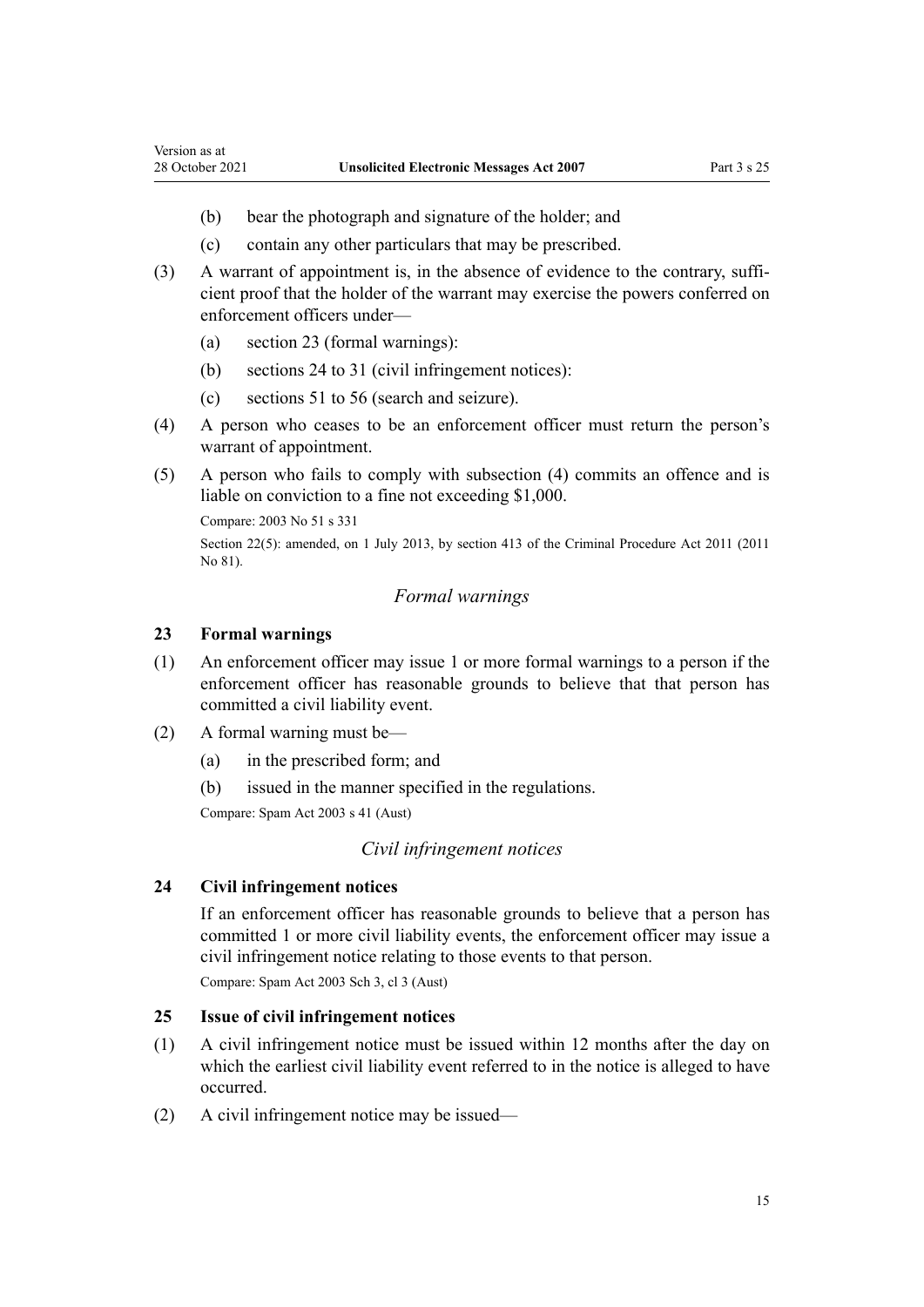- <span id="page-15-0"></span>(a) by delivering it to the person alleged to have committed the civil liability event; or
- (b) by post, addressed to that person's last known place of residence or business.
- (3) A civil infringement notice issued to a person in accordance with subsection (2)(b) is deemed to have been issued on the day it was posted.

Compare: Spam Act 2003 Sch 3, cl 3 (Aust)

# **26 Form of civil infringement notices**

A civil infringement notice must—

- (a) contain sufficient particulars to inform the person issued with the notice of the time, manner, and nature of the alleged civil liability events; and
- (b) specify the penalty to be paid for each civil liability event alleged to have occurred, which must not exceed the amount specified in the regulations; and
- (c) specify the time within which the penalty must be paid; and
- (d) give an explanation of how payment of the penalty is to be made; and
- (e) contain a statement of the person's right to object to the notice; and
- (f) contain a statement of what may happen if the person neither pays the penalty nor objects to the notice; and
- (g) contain any further information specified in the regulations.

Compare: Spam Act 2003 Sch 3, cl 4 (Aust)

#### **27 Objections to civil infringement notices**

- (1) An objection to a civil infringement notice—
	- (a) may be made only on the grounds specified in the regulations:
	- (b) must contain all of the information specified in the regulations:
	- (c) must be made within the time and in the manner specified in the regula‐ tions.
- (2) An enforcement officer—
	- (a) must consider every objection that is properly made under subsection (1); and
	- (b) may turn down the objection, alter the civil infringement notice, or with‐ draw the civil infringement notice in accordance with [section 28](#page-16-0); and
	- (c) must, as soon as reasonably practicable, notify the objector in writing—
		- (i) as to whether the objection has been turned down, upheld, or upheld in part; and
		- (ii) of the effect of the enforcement officer's decision.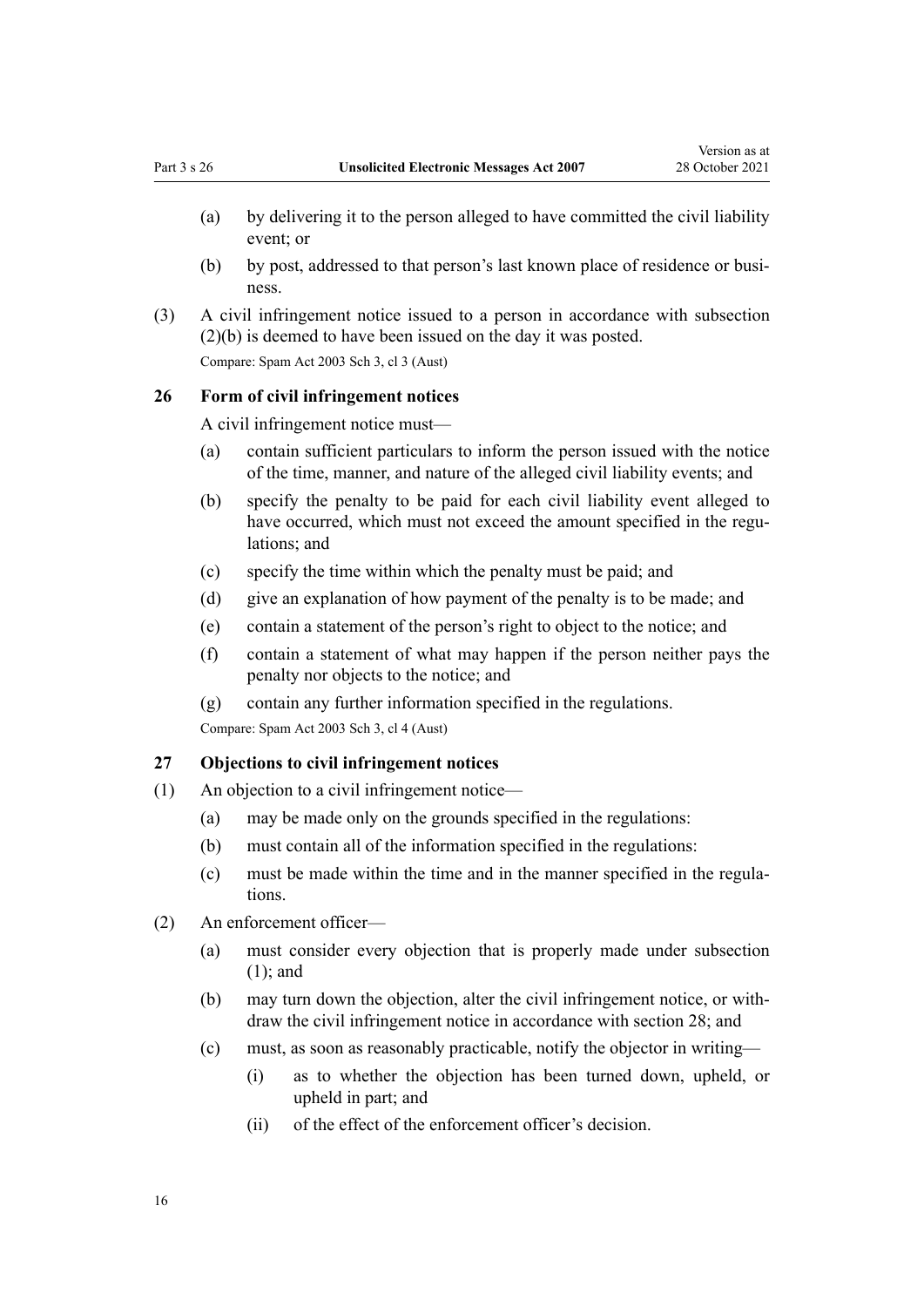(3) A person may not object to a civil infringement notice that has been altered by an enforcement officer under subsection (2)(b).

# **28 Withdrawal of civil infringement notice**

<span id="page-16-0"></span>Version as at

- (1) An enforcement officer may, by written notice (the **withdrawal notice**) given to a person who has been issued with a civil infringement notice, withdraw the civil infringement notice.
- (2) To be effective, the withdrawal notice must be given to the person within 20 working days after the later of the day on which—
	- (a) the notice was issued; or
	- (b) if applicable, the enforcement officer issues his or her final response to an objection to the civil infringement notice.
- (3) An enforcement officer must refund the penalty specified in a civil infringement notice if—
	- (a) the penalty specified in the civil infringement notice has been paid; and

(b) the civil infringement notice is withdrawn after the penalty was paid. Compare: Spam Act 2003 Sch 3, cl 6 (Aust)

# **29 What happens if penalty is paid**

- (1) This section applies if—
	- (a) a civil infringement notice relating to 1 or more alleged civil liability events is issued to a person, even if that notice is subsequently with‐ drawn; and
	- (b) the penalty is paid in accordance with the civil infringement notice, even if that penalty is subsequently refunded.
- (2) If subsection (1) applies,—
	- (a) any liability of the person for the alleged civil liability events to which the civil infringement notice relates is discharged, except for the pur‐ poses of [section 46](#page-22-0); and
	- (b) proceedings under [section 45](#page-22-0) may not be brought against the person for those alleged civil liability events.

Compare: Spam Act 2003 Sch 3, cl 7 (Aust)

# **30 Effect of civil infringement notice on civil proceedings**

- (1) A civil infringement notice issued to a person does not prevent proceedings under [section 45](#page-22-0) being brought against the person for an alleged civil liability event if—
	- (a) the person does not pay the penalty specified in the civil infringement notice for that event; or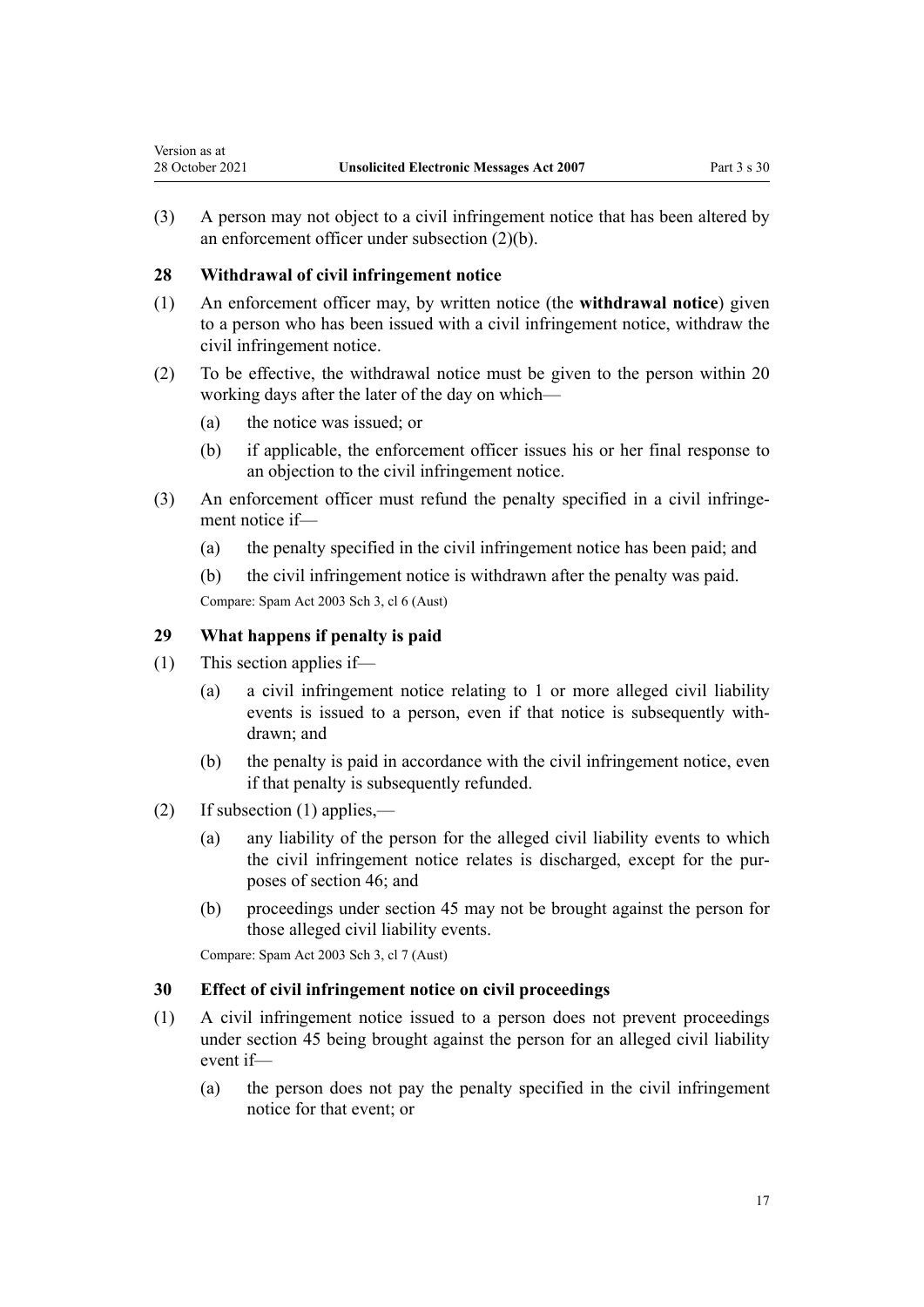- <span id="page-17-0"></span>(b) a civil infringement notice relating to the event is issued to the person and subsequently withdrawn before the penalty specified in the notice is paid.
- (2) A civil infringement notice issued to a person does not prevent proceedings under [section 46](#page-22-0) being brought against the person for an alleged civil liability event to which the notice relates.

Compare: Spam Act 2003 Sch 3, cl 8 (Aust)

# **31 Recovery of unpaid penalty**

- (1) The consequence specified in subsection (2) applies if a person—
	- (a) is issued with a civil infringement notice; and
	- (b) fails to pay all, or any part, of the penalty specified in the notice by the time specified in the notice.
- (2) The consequence is that an enforcement officer may recover from the person, as a debt due to the enforcement department, in the District Court,—
	- (a) the unpaid portion of the penalty; and
	- (b) the actual and reasonable costs of recovery awarded against the person by that court.
- (3) In any proceedings for the recovery of a debt under this section, the District Court must not enter judgment in favour of the enforcement department unless it is satisfied that the circumstances in subsection (1) exist.

Section 31(2): amended, on 1 March 2017, by [section 261](http://legislation.govt.nz/pdflink.aspx?id=DLM6942680) of the District Court Act 2016 (2016 No 49).

#### **32 Right to appeal**

- (1) A person may appeal to the District Court if the person is dissatisfied with a decision of an enforcement officer to—
	- (a) turn down the person's objection to a civil infringement notice; or
	- (b) alter a civil infringement notice.
- (2) An appeal under subsection (1) must be brought within 20 working days after the date on which the notice under section  $27(2)(c)$  is given.
- (3) An appeal under subsection  $(1)$  does not operate as a stay of the civil infringement notice.

Section 32(1): amended, on 1 March 2017, by [section 261](http://legislation.govt.nz/pdflink.aspx?id=DLM6942680) of the District Court Act 2016 (2016) No 49).

# **33 Decision on appeal**

(1) The District Court must determine an appeal under section 32 by dismissing or allowing the appeal.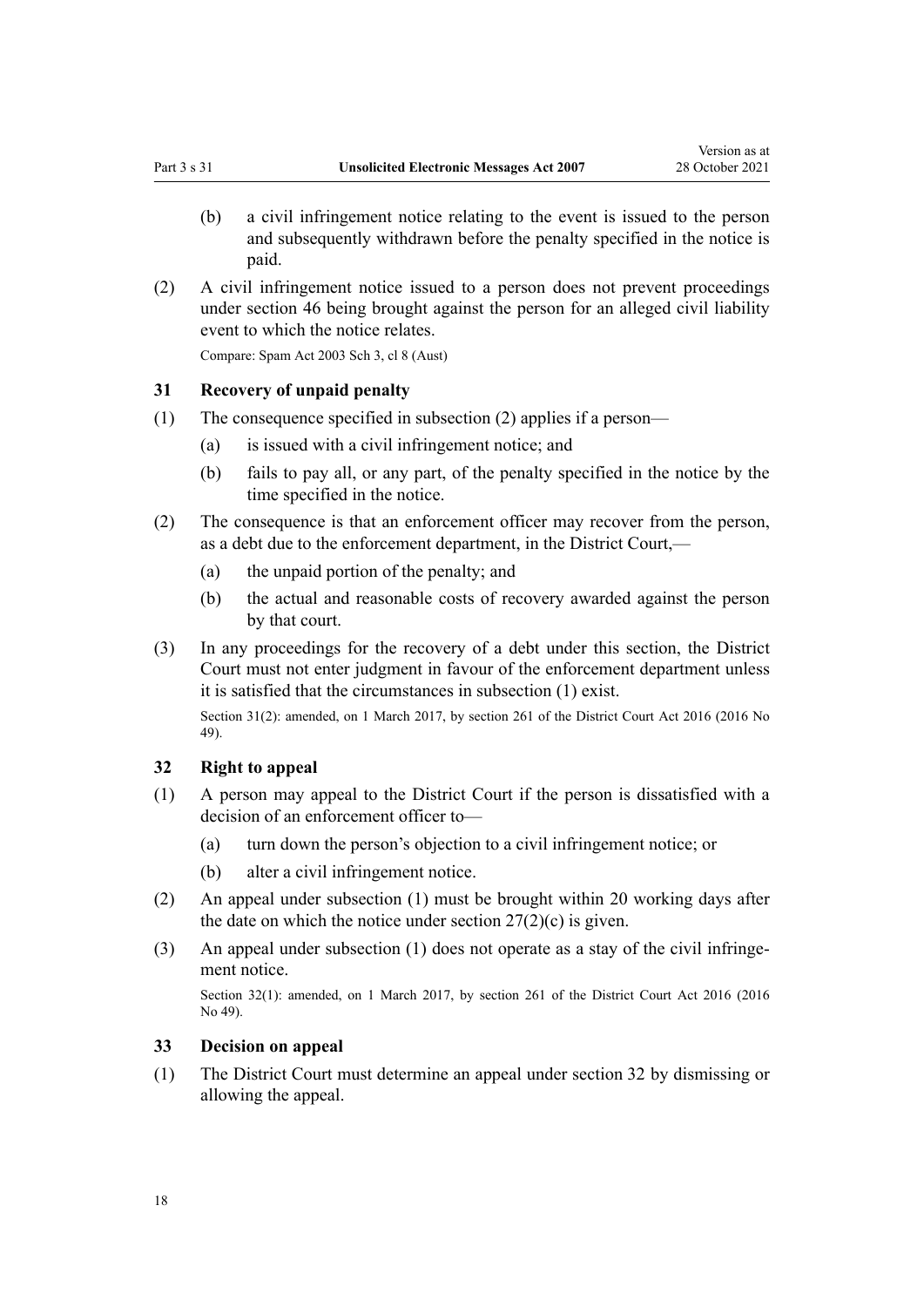- (2) If the District Court dismisses an appeal, the dismissal must be taken to be an order for the payment of the penalty specified in the civil infringement notice to which the decision under appeal relates.
- (3) If the District Court allows an appeal, it may make an order that the penalty specified in the civil infringement notice to which the decision under appeal relates—
	- (a) is varied or cancelled; or

<span id="page-18-0"></span>Version as at

(b) is to be refunded to the person, if the appeal is allowed after the penalty was paid to the enforcement department or was recovered as a debt due to the enforcement department under [section 31.](#page-17-0)

Section 33(1): amended, on 1 March 2017, by [section 261](http://legislation.govt.nz/pdflink.aspx?id=DLM6942680) of the District Court Act 2016 (2016) No 49).

# *Enforceable undertakings*

# **34 Enforceable undertakings**

- (1) The enforcement department may accept a written undertaking given by a per‐ son in connection with—
	- (a) commercial electronic messages; or
	- (b) address-harvesting software; or
	- (c) harvested-address lists.
- (2) The person may withdraw or vary the undertaking at any time, but only with the consent of the enforcement department.

Compare: Spam Act 2003 s 38 (Aust)

# **35 Enforcement of undertakings**

- (1) If the enforcement department considers that a person who gave an undertaking under section 34 has breached 1 or more of its terms, the enforcement department may apply to the court for an order under subsection (2).
- (2) If the court is satisfied that the person has breached 1 or more of the terms of the undertaking, the court may make any or all of the following orders:
	- (a) an order directing the person to comply with the relevant terms of the undertaking:
	- (b) an order directing the person to pay to the enforcement department an amount up to the amount of any financial benefit that the person has obtained directly or indirectly and that is reasonably attributable to the breach:
	- (c) any order that the court considers appropriate directing the person to compensate any other person who has suffered loss or damage as a result of the breach: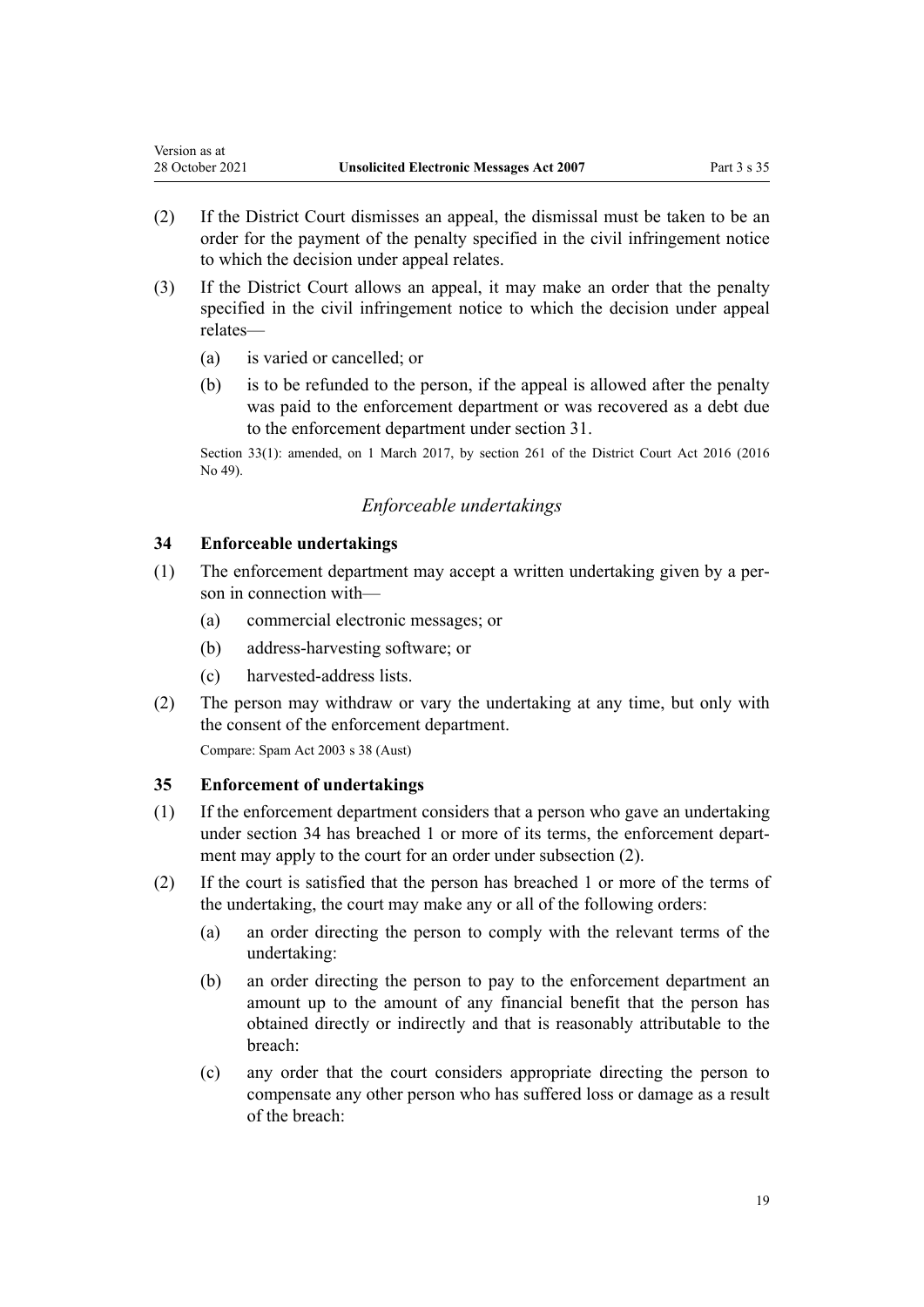<span id="page-19-0"></span>(d) any other order that the court considers appropriate.

Compare: Spam Act 2003 s 39 (Aust)

#### **36 Assessment of compensation for breach of undertaking**

For the purposes of section  $35(2)(c)$ , in determining whether another person (the **victim**) has suffered loss or damage as a result of the breach, and in assess‐ ing the amount of compensation payable, the court may have regard to the following:

- (a) the extent to which any expenses incurred by the victim are attributable to dealing with the breach:
- (b) the effect of the breach on the victim's ability to carry on business or other activities:
- (c) any damage to the reputation of the victim's business that is attributable to dealing with the breach:
- (d) any loss of business opportunities suffered by the victim as a result of dealing with the breach:
- (e) any other matters that the court considers relevant.

Compare: Spam Act 2003 s 40 (Aust)

# Subpart 3—Powers of courts

## *General*

## **37 Jurisdiction of District Court**

- (1) In accordance with this Act, the District Court may hear and determine the fol‐ lowing matters:
	- (a) recovery of an unpaid penalty specified in a civil infringement notice under [section 31](#page-17-0):
	- (b) appeals from civil infringement notices under [sections 32](#page-17-0) and [33](#page-17-0):
	- (c) applications for an order in relation to an undertaking under [sections 35](#page-18-0) and 36:
	- (d) applications for a pecuniary penalty under [section 45:](#page-22-0)
	- (e) applications for compensation or damages under [section 46](#page-22-0):
	- (f) applications for joining of parties or proceedings under [section 47](#page-23-0):
	- (g) applications for a search warrant to search a place or thing under [section](#page-24-0) [51.](#page-24-0)
- (2) In the exercise of its jurisdiction under this section, the District Court must not—
	- (a) make an order under [section 35](#page-18-0) directing a person to pay a sum that exceeds \$350,000: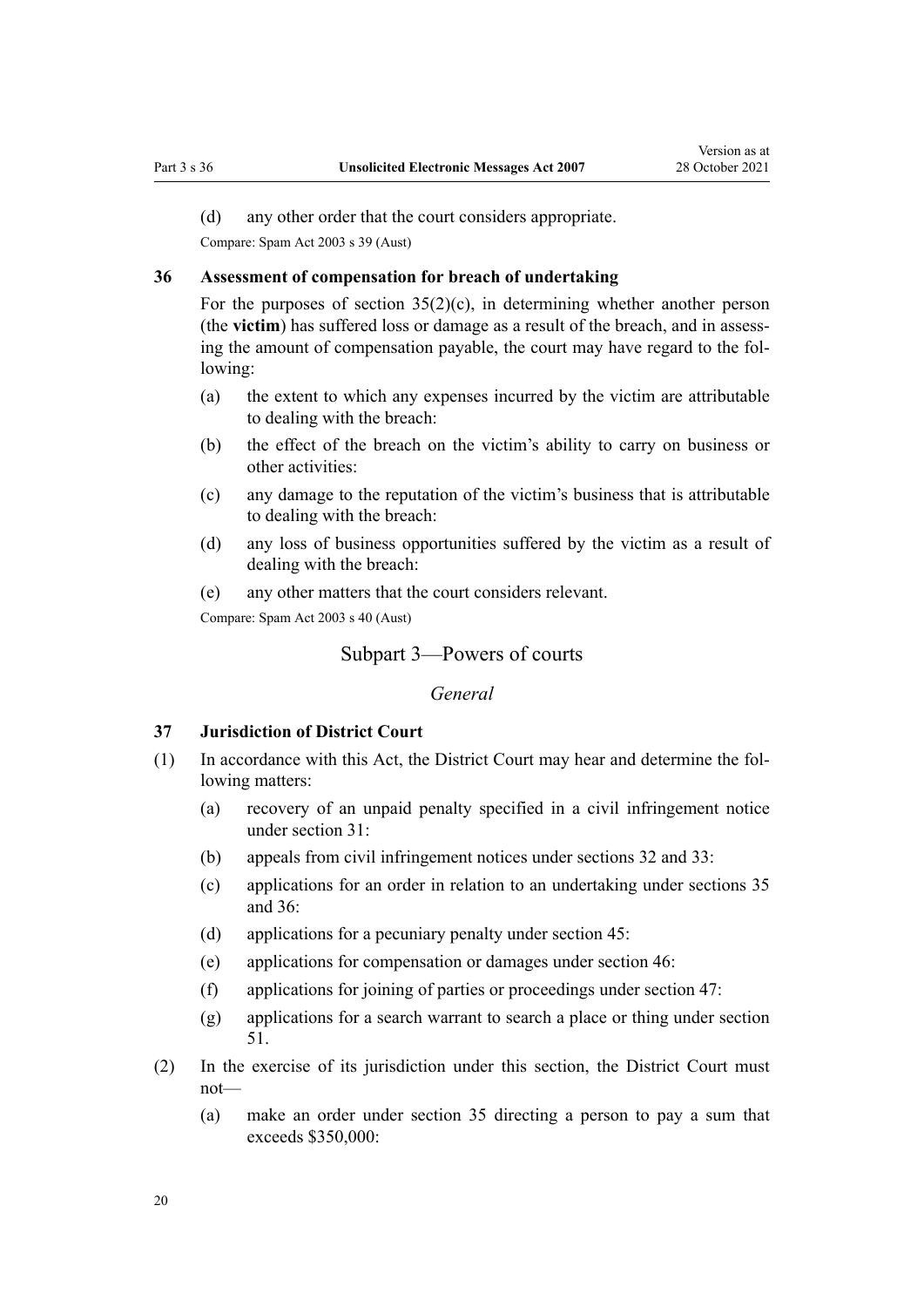- <span id="page-20-0"></span>(b) make an order under [section 45](#page-22-0) requiring a person to pay a pecuniary penalty that exceeds \$350,000:
- (c) make an order under [section 46](#page-22-0) requiring a person to pay compensation or damages that, in total, exceed \$350,000.

Compare: 1986 No 121 [ss 38](http://legislation.govt.nz/pdflink.aspx?id=DLM96984), [43\(3\)](http://legislation.govt.nz/pdflink.aspx?id=DLM97304)

Section 37 heading: amended, on 1 March 2017, by [section 261](http://legislation.govt.nz/pdflink.aspx?id=DLM6942680) of the District Court Act 2016 (2016 No 49).

Section 37(1): amended, on 1 March 2017, by [section 261](http://legislation.govt.nz/pdflink.aspx?id=DLM6942680) of the District Court Act 2016 (2016 No 49).

Section 37(2): amended, on 1 March 2017, by [section 261](http://legislation.govt.nz/pdflink.aspx?id=DLM6942680) of the District Court Act 2016 (2016 No 49).

Section 37(2)(a): amended, on 1 March 2017, by [section 261](http://legislation.govt.nz/pdflink.aspx?id=DLM6942680) of the District Court Act 2016 (2016 No 49).

Section 37(2)(b): amended, on 1 March 2017, by [section 261](http://legislation.govt.nz/pdflink.aspx?id=DLM6942680) of the District Court Act 2016 (2016 No 49).

Section 37(2)(c): amended, on 1 March 2017, by [section 261](http://legislation.govt.nz/pdflink.aspx?id=DLM6942680) of the District Court Act 2016 (2016) No 49).

# **38 Jurisdiction of High Court**

In accordance with this Act, the High Court may hear and determine the following matters:

- (a) applications for an order in relation to an undertaking under [sections 35](#page-18-0) and [36](#page-19-0):
- (b) applications for injunctions under section 40 or [42:](#page-21-0)
- (c) applications for a pecuniary penalty under [section 45:](#page-22-0)
- (d) applications for compensation or damages under [section 46](#page-22-0):

(e) applications for joining of parties or proceedings under [section 47](#page-23-0). Compare: 1986 No 121 [s 37](http://legislation.govt.nz/pdflink.aspx?id=DLM96981)

#### *Injunctions*

# **39 Powers of High Court not affected**

The powers in sections 40 to 44 are in addition to, and do not derogate from, any other powers of the High Court relating to the granting of injunctions. Compare: Spam Act 2003 s 36 (Aust)

#### **40 Performance injunctions**

- (1) The High Court may, on the application of the enforcement department or any other person, grant an injunction requiring a person to do an act or thing if—
	- (a) that person has refused or failed, or is refusing or failing, or is proposing to refuse or fail, to do that act or thing; and
	- (b) the refusal or failure was, is, or would be a civil liability event.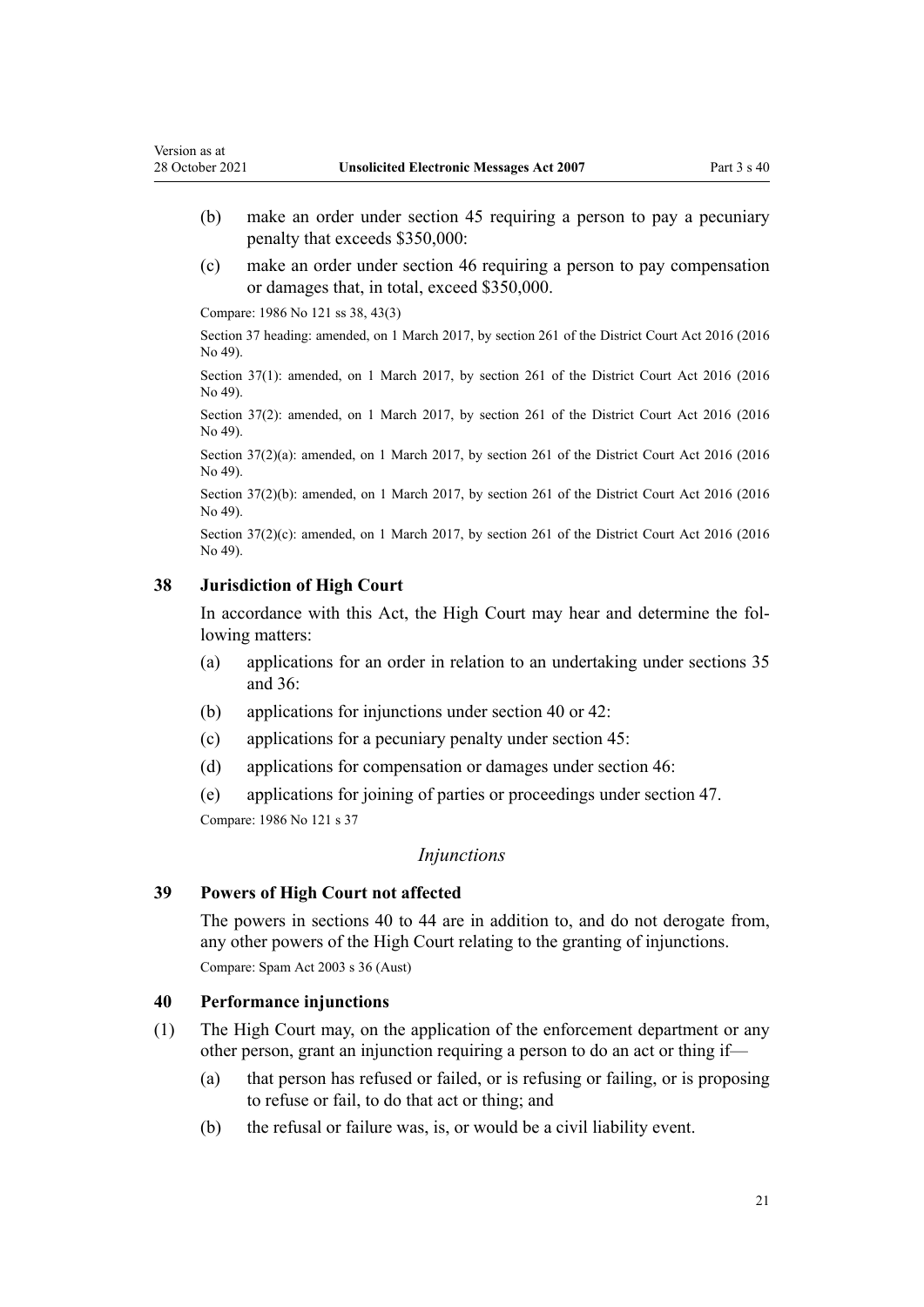<span id="page-21-0"></span>(2) The court may rescind or vary an injunction granted under this section. Compare: Spam Act 2003 ss 32, 34 (Aust)

## **41 When High Court may grant performance injunctions**

- (1) The High Court may grant an injunction requiring a person to do an act or thing if—
	- (a) it is satisfied that the person has refused or failed to do that act or thing; or
	- (b) it appears to the court that, if an injunction is not granted, it is likely that the person will refuse or fail to do that act or thing.
- (2) Subsection (1)(a) applies whether or not it appears to the court that the person intends to refuse or fail again, or to continue to refuse or fail, to do that act or thing.
- (3) Subsection (1)(b) applies whether or not the person has previously refused or failed to do that act or thing or there is an imminent danger of substantial damage to any other person if that person refuses or fails to do that act or thing. Compare: Spam Act 2003 s 35 (Aust)

#### **42 Restraining injunctions**

- (1) The High Court may, on the application of the enforcement department or any other person, grant an injunction restraining a person from engaging in conduct that constitutes or would constitute a contravention of a provision of this Act.
- (2) The court may rescind or vary an injunction granted under this section. Compare: 2003 No 52 [s 96](http://legislation.govt.nz/pdflink.aspx?id=DLM213176); Spam Act 2003 ss 32, 34 (Aust)

# **43 When High Court may grant restraining injunctions and interim injunctions**

- (1) The High Court may grant an injunction restraining a person from engaging in conduct of a particular kind if—
	- (a) it is satisfied that the person has engaged in conduct of that kind; or
	- (b) it appears to the court that, if an injunction is not granted, it is likely that the person will engage in conduct of that kind.
- (2) The court may grant an interim injunction restraining a person from engaging in conduct of a particular kind if in its opinion it is desirable to do so.
- (3) Subsections (1)(a) and (2) apply whether or not it appears to the court that the person intends to engage again, or to continue to engage, in conduct of that kind.
- (4) Subsections (1)(b) and (2) apply whether or not the person has previously engaged in conduct of that kind or there is an imminent danger of substantial damage to any other person if that person engages in conduct of that kind.

Compare: 2003 No 52 [ss 97,](http://legislation.govt.nz/pdflink.aspx?id=DLM213177) [98](http://legislation.govt.nz/pdflink.aspx?id=DLM213178); Spam Act 2003 ss 33, 35 (Aust)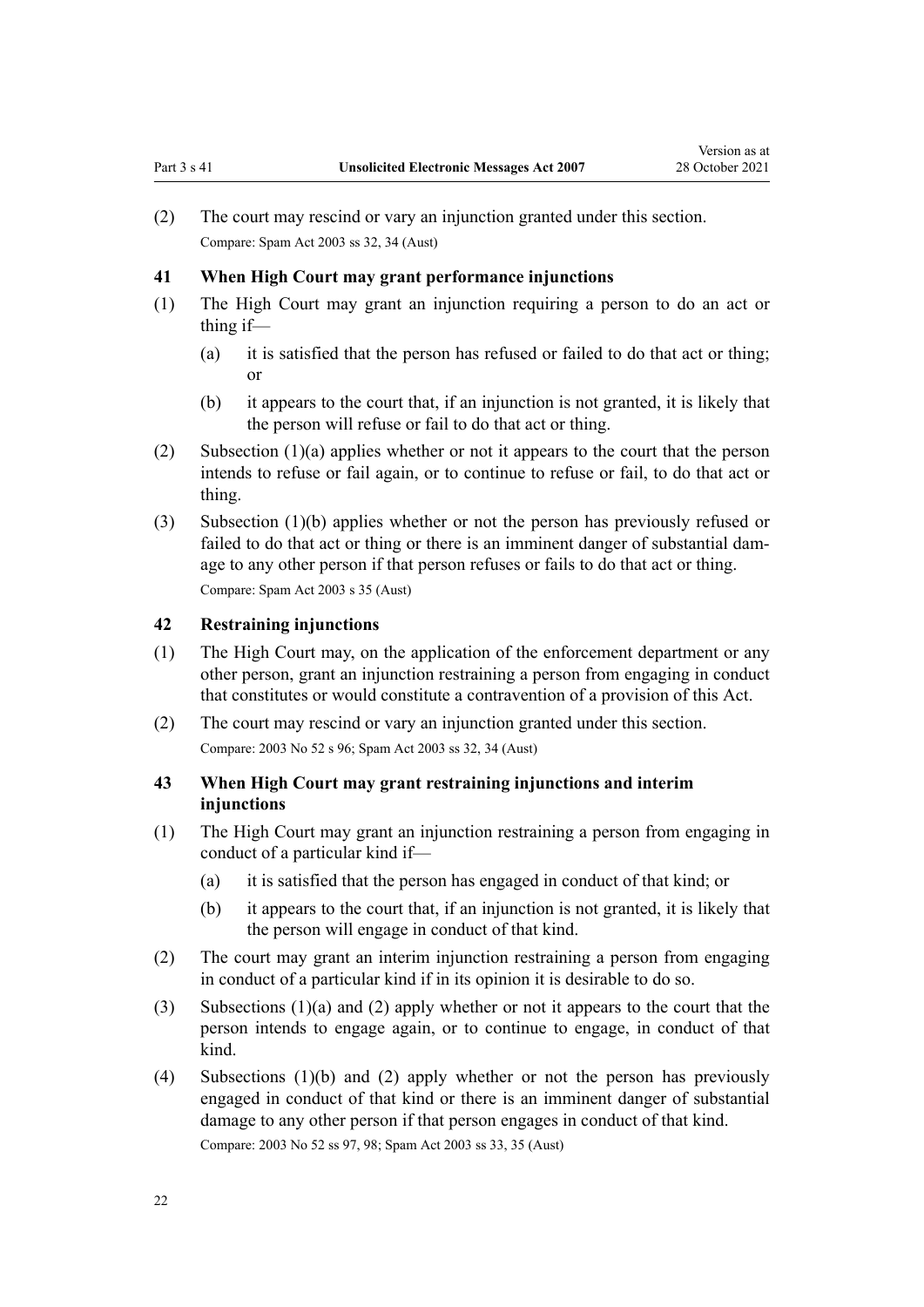# <span id="page-22-0"></span>**44 Undertaking as to damages not required by enforcement department**

- (1) If the enforcement department applies to the High Court for the grant of an interim injunction under this subpart, the court must not, as a condition of granting an interim injunction, require the enforcement department to give an undertaking as to damages.
- (2) However, in determining the enforcement department's application for the grant of an interim injunction, the court must not take into account that the enforcement department is not required to give an undertaking as to damages.

Compare: 2003 No 52 [s 98](http://legislation.govt.nz/pdflink.aspx?id=DLM213178); Spam Act 2003 s 33 (Aust)

# *Pecuniary penalties, compensation, and damages*

# **45 Pecuniary penalties for civil liability event**

- (1) On the application of the enforcement department, the court may order a per‐ son (the **perpetrator**) to pay a pecuniary penalty to the Crown, or any other person specified by the court, if the court is satisfied that the perpetrator has committed a civil liability event.
- (2) Subject to the limits in subsections (3) and (4), the pecuniary penalty that the court orders the perpetrator to pay must be an amount which the court considers appropriate taking into account all relevant circumstances, including—
	- (a) the number of commercial electronic messages sent:
	- (b) the number of electronic addresses to which a commercial electronic message was sent:
	- (c) whether or not the perpetrator has committed prior civil liability events.
- (3) If the perpetrator is an individual, the court may order the perpetrator to pay a pecuniary penalty not exceeding \$200,000 in respect of the civil liability events that are the subject of the enforcement department's application.
- (4) If the perpetrator is an organisation, the court may order the perpetrator to pay a pecuniary penalty not exceeding \$500,000 in respect of the civil liability events that are the subject of the enforcement department's application. Compare: Spam Act 2003 ss 24, 25, 26 (Aust)

# **46 Compensation and damages for civil liability event**

- (1) This section applies if the court is satisfied that—
	- (a) a person (the **perpetrator**) has committed a civil liability event; and
	- (b) another person (the **victim**) has suffered either direct or consequential loss or damage as a result of that civil liability event.
- (2) The court may make a finding under subsection  $(1)$ 
	- (a) on the application of the victim; or
	- (b) on the application of the enforcement department.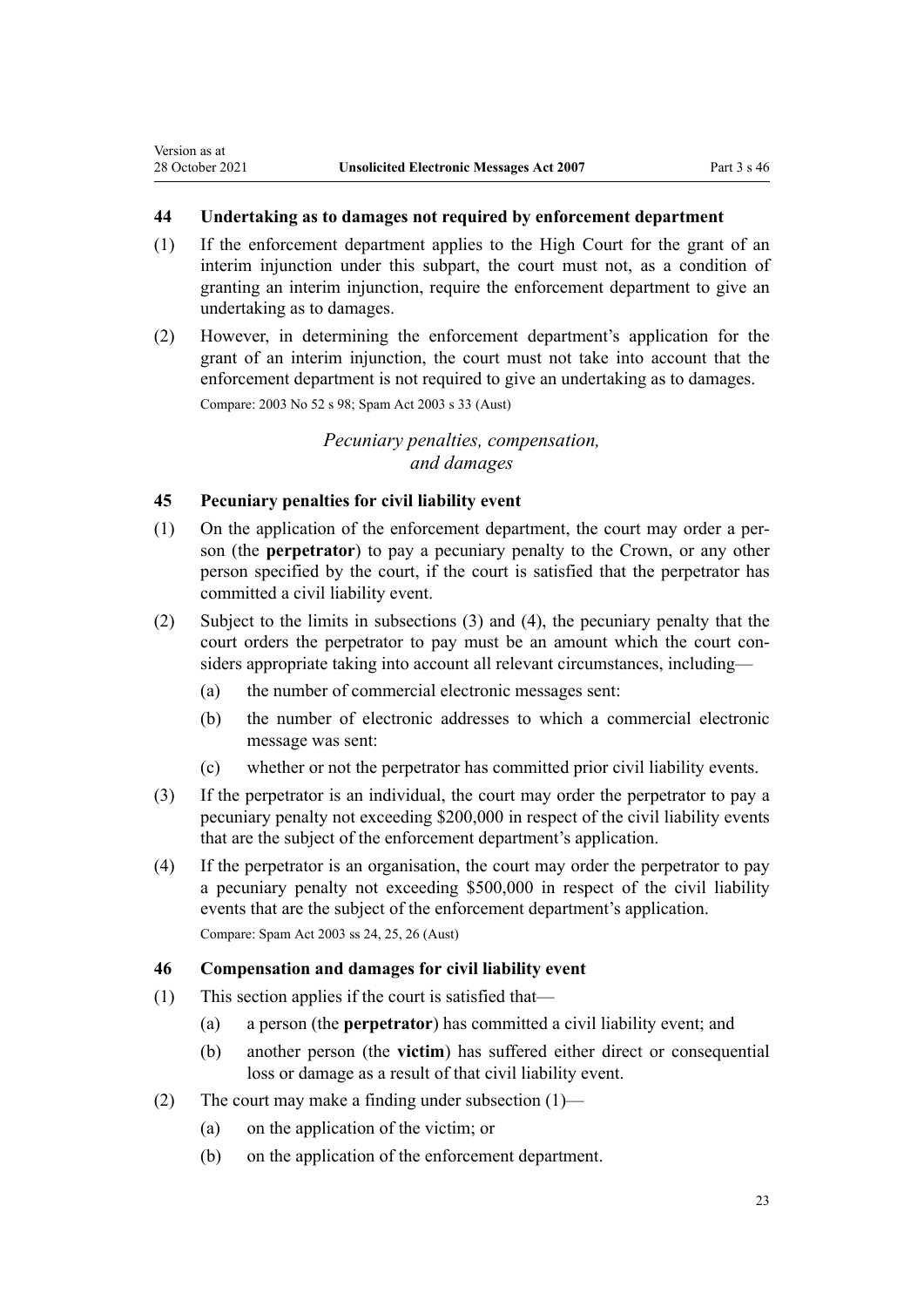- <span id="page-23-0"></span>(3) If this section applies, the court may make an order that the court considers appropriate directing the perpetrator to pay to the victim either or both of the following:
	- (a) compensation for any loss suffered by the victim as a result of the civil liability event:
	- (b) damages not exceeding an amount equal to the financial benefit obtained by the perpetrator as a result of the civil liability event.

Compare: Spam Act 2003 ss 28, 29 (Aust)

# **47 Joinder of parties**

- (1) On the application of the enforcement department or any other person, the court may direct that—
	- (a) an application for compensation or damages under [section 46](#page-22-0) be heard together with an application by the enforcement department for a pecuniary penalty under [section 45;](#page-22-0) or
	- (b) an application by the enforcement department for a pecuniary penalty under [section 45](#page-22-0) be heard together with an application for compensation or damages under [section 46;](#page-22-0) or
	- (c) 2 or more applications for compensation or damages under [section 46](#page-22-0) be heard together.
- (2) The court may make a direction under subsection  $(1)$ 
	- (a) at any stage of the proceedings; and
	- (b) upon any terms that it thinks fit; and
	- (c) according to the merits and equities of the circumstances.

## **48 Interrelationship of civil liability remedies**

- (1) A person may be liable for a pecuniary penalty, compensation, and damages for the same civil liability event.
- (2) However, in determining whether to order a person to pay a pecuniary penalty, or compensation, or damages (individually, a **civil liability remedy**), the court must have regard to—
	- (a) whether that person has already paid another civil liability remedy for the same civil liability event; and
	- (b) if so, the amount and effect of that first civil liability remedy.

Compare: Spam Act 2003 ss 28(3), 29(2) (Aust)

# **49 Applicable rules, procedure, and standard of proof**

The proceedings under [sections 45](#page-22-0) and [46](#page-22-0) are civil proceedings to which the usual rules of the court, rules of evidence, and procedure for civil proceedings apply (including the standard of proof).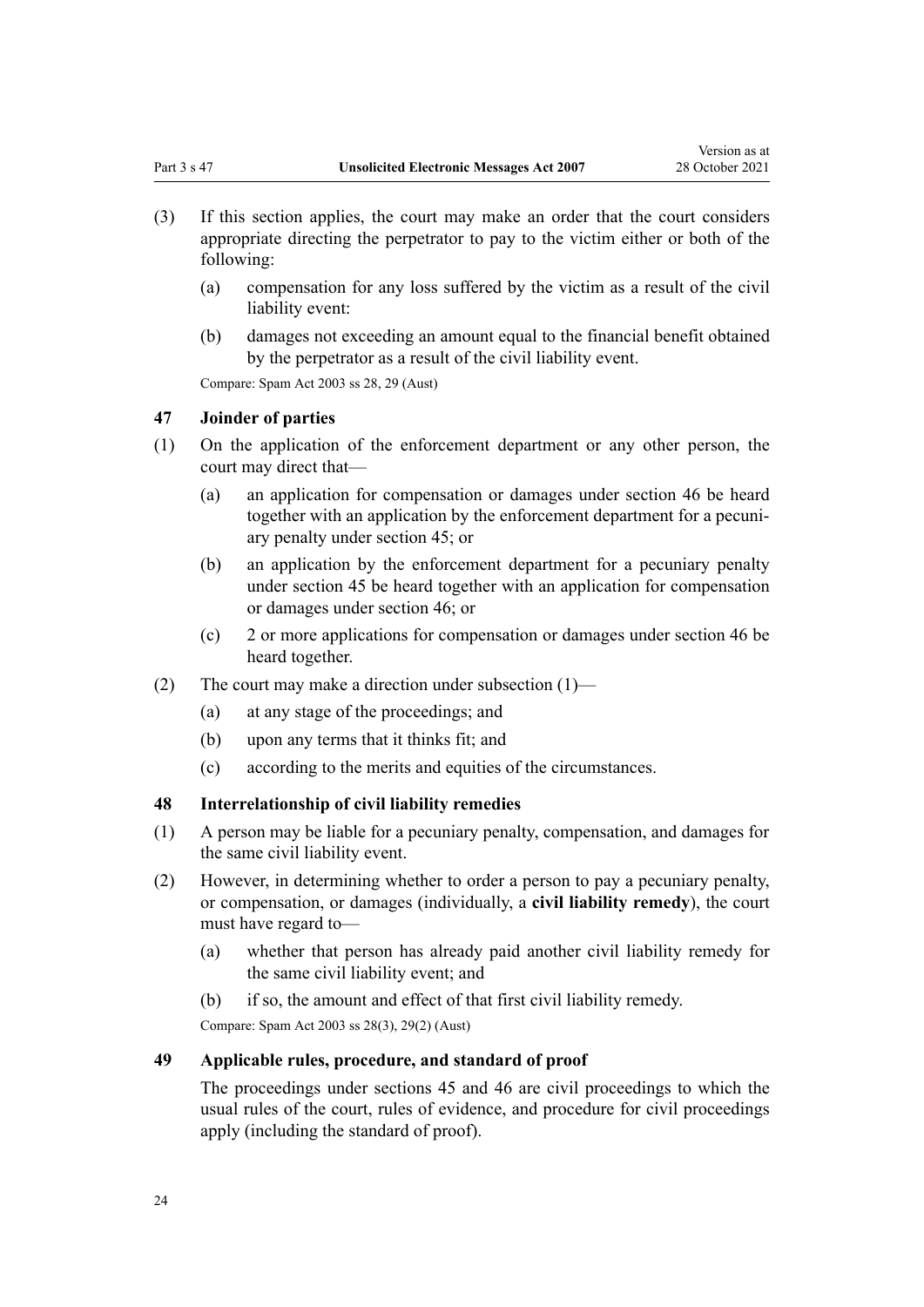# <span id="page-24-0"></span>**50 Time limit for applying for pecuniary penalty, compensation, and damages**

- (1) An application for a pecuniary penalty may be made at any time within 2 years after the date on which the matter giving rise to the civil liability event was dis‐ covered or ought reasonably to have been discovered.
- (2) The usual time limits apply to all applications for compensation or damages. Compare: Spam Act 2003 ss 26(2), 28(4), 29(3) (Aust)

# Subpart 4—Search and seizure

## **51 Search warrant**

- (1) An enforcement officer may apply in the manner provided in [subpart 3](http://legislation.govt.nz/pdflink.aspx?id=DLM2136781) of Part 4 of the Search and Surveillance Act 2012 for a search warrant to search a place or thing.
- (2) *[Repealed]*
- (3) The application must be made to an issuing officer (within the meaning of sec[tion 3](http://legislation.govt.nz/pdflink.aspx?id=DLM2136542) of the Search and Surveillance Act 2012).
- (4) The issuing officer may issue a search warrant if there are reasonable grounds for believing that—
	- (a) a civil liability event has been, or is being, committed at the place or involving the thing; or
	- (b) there is in, on, over, or under the place or thing, anything that is evidence of a civil liability event.
- (5) The provisions of [Part 4](http://legislation.govt.nz/pdflink.aspx?id=DLM2136770) of the Search and Surveillance Act 2012 apply.
- (6) Despite subsection (5), [sections 118](http://legislation.govt.nz/pdflink.aspx?id=DLM2136813) and [119](http://legislation.govt.nz/pdflink.aspx?id=DLM2136815) of the Search and Surveillance Act 2012 apply only in respect of a constable.

Section 51(1): amended, on 1 October 2012, by [section 304\(2\)](http://legislation.govt.nz/pdflink.aspx?id=DLM2137086) of the Search and Surveillance Act 2012 (2012 No 24).

Section 51(2): repealed, on 1 October 2012, by [section 304\(3\)](http://legislation.govt.nz/pdflink.aspx?id=DLM2137086) of the Search and Surveillance Act 2012 (2012 No 24).

Section 51(3): amended, on 1 October 2012, by [section 304\(4\)](http://legislation.govt.nz/pdflink.aspx?id=DLM2137086) of the Search and Surveillance Act 2012 (2012 No 24).

Section 51(4): amended, on 1 October 2012, by [section 304\(5\)](http://legislation.govt.nz/pdflink.aspx?id=DLM2137086) of the Search and Surveillance Act 2012 (2012 No 24).

Section 51(5): replaced, on 1 October 2012, by [section 304\(6\)](http://legislation.govt.nz/pdflink.aspx?id=DLM2137086) of the Search and Surveillance Act 2012 (2012 No 24).

Section 51(6): inserted, on 1 October 2012, by [section 304\(6\)](http://legislation.govt.nz/pdflink.aspx?id=DLM2137086) of the Search and Surveillance Act 2012 (2012 No 24).

#### **52 Form and content of search warrant**

## *[Repealed]*

Section 52: repealed, on 1 October 2012, by [section 304\(7\)](http://legislation.govt.nz/pdflink.aspx?id=DLM2137086) of the Search and Surveillance Act 2012 (2012 No 24).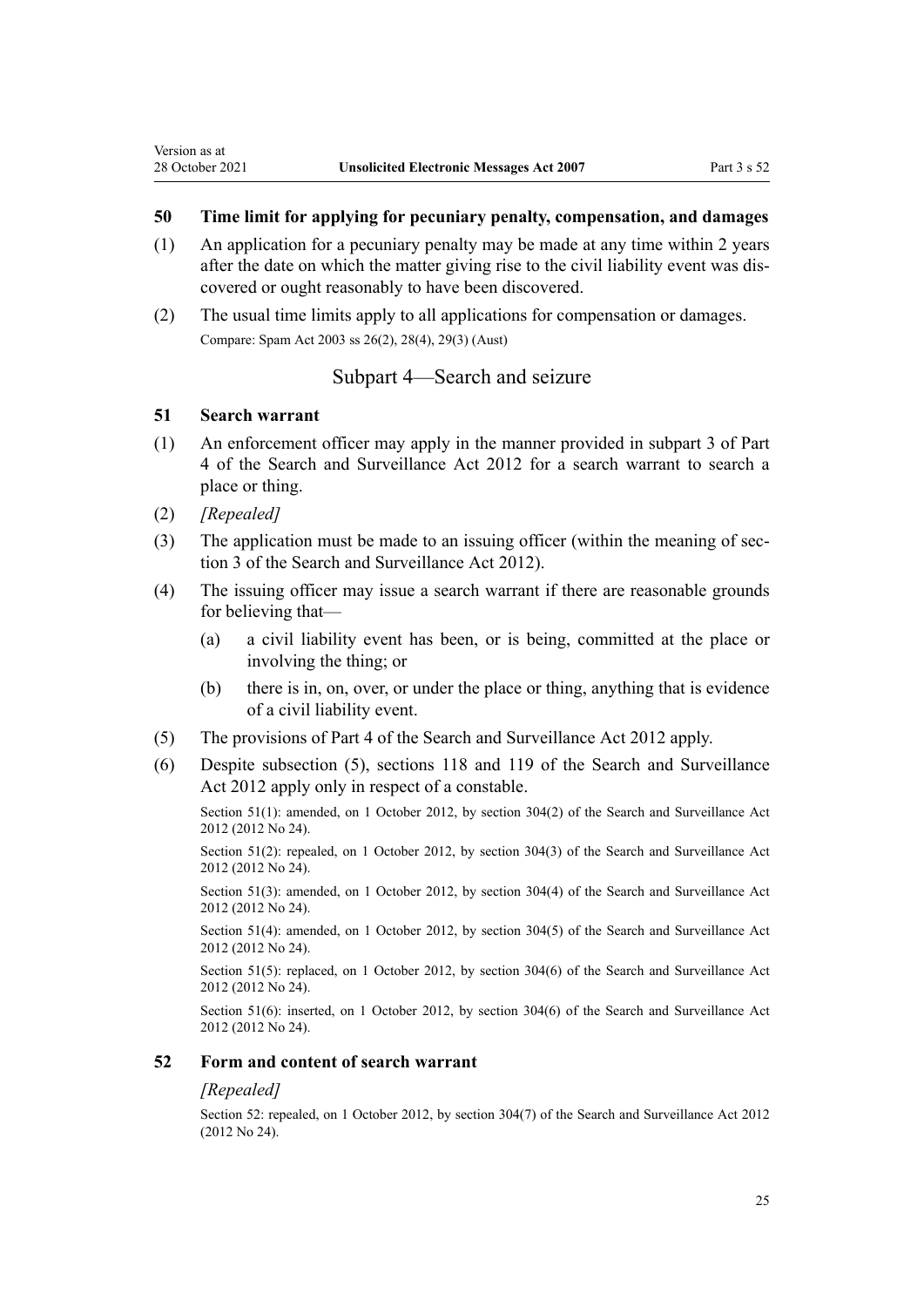#### <span id="page-25-0"></span>**53 Powers conferred by search warrant**

#### *[Repealed]*

Section 53: repealed, on 1 October 2012, by [section 304\(7\)](http://legislation.govt.nz/pdflink.aspx?id=DLM2137086) of the Search and Surveillance Act 2012 (2012 No 24).

# **54 Person with knowledge of computer or computer network to assist access**

#### *[Repealed]*

Section 54: repealed, on 1 October 2012, by [section 304\(7\)](http://legislation.govt.nz/pdflink.aspx?id=DLM2137086) of the Search and Surveillance Act 2012 (2012 No 24).

#### **55 Requirements when executing search warrant**

#### *[Repealed]*

Section 55: repealed, on 1 October 2012, by [section 304\(7\)](http://legislation.govt.nz/pdflink.aspx?id=DLM2137086) of the Search and Surveillance Act 2012 (2012 No 24).

#### **56 Disposal of property or thing seized under search warrant**

#### *[Repealed]*

Section 56: repealed, on 1 October 2012, by [section 304\(7\)](http://legislation.govt.nz/pdflink.aspx?id=DLM2137086) of the Search and Surveillance Act 2012 (2012 No 24).

# **Part 4**

# **Miscellaneous provisions**

#### **57 Alterations to Schedule**

- (1) The Governor-General may, by Order in Council, amend the Schedule by, with respect to the list of messages that are not electronic messages,—
	- (a) adding a type of message to the list and, if required, a description of that type of message:
	- (b) omitting a type of message from the list and, if relevant, an associated description of that type of message:
	- (c) amending a type of message on the list:
	- (d) amending a description of a type of message.
- (2) An order under this section is secondary legislation (*see* [Part 3](http://legislation.govt.nz/pdflink.aspx?id=DLM7298343) of the Legis‐ lation Act 2019 for publication requirements).

| Legislation Act 2019 requirements for secondary legislation made under this section |                                                                                                  |                                    |  |
|-------------------------------------------------------------------------------------|--------------------------------------------------------------------------------------------------|------------------------------------|--|
| <b>Publication</b>                                                                  | PCO must publish it on the legislation website and notify LA19 s $69(1)(c)$<br>it in the Gazette |                                    |  |
| <b>Presentation</b>                                                                 | The Minister must present it to the House of<br>Representatives                                  | LA19 s 114, Sch 1<br>cl $32(1)(a)$ |  |
| <b>Disallowance</b>                                                                 | It may be disallowed by the House of Representatives                                             | LA19 ss 115, 116                   |  |
| This note is not part of the Act.                                                   |                                                                                                  |                                    |  |

Section 57(2): inserted, on 28 October 2021, by [section 3](http://legislation.govt.nz/pdflink.aspx?id=LMS268932) of the Secondary Legislation Act 2021 (2021 No 7).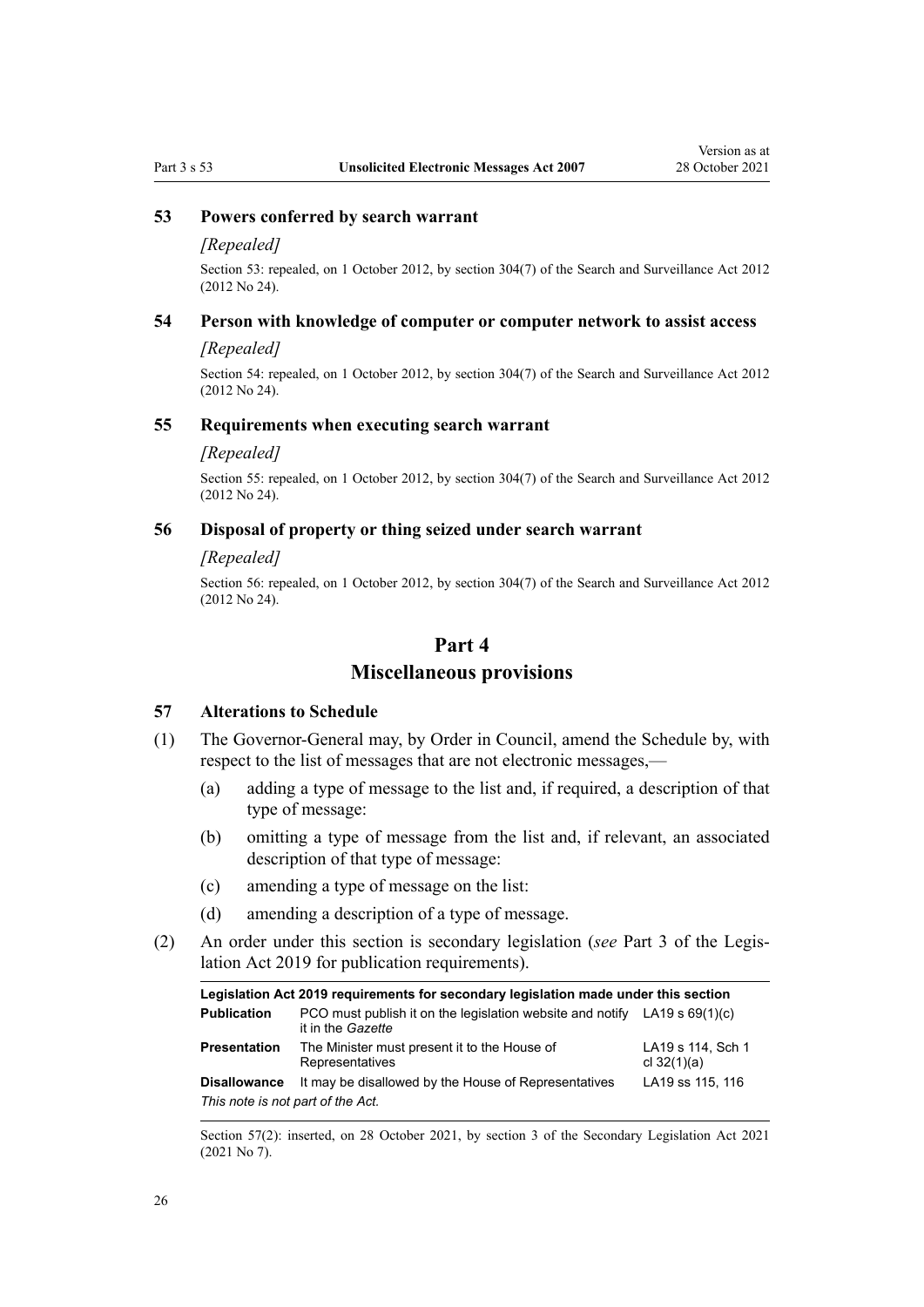<span id="page-26-0"></span>Version as at

- (1) The Governor-General may, by Order in Council, make regulations for all or any of the following purposes:
	- (a) specifying circumstances from which a recipient may or may not be inferred to have consented to receiving an electronic message:
	- (b) setting out further purposes that exclude an electronic message from being a commercial electronic message under [section 6](#page-7-0):
	- (c) specifying conditions for the purposes of section  $10(c)$ :
	- (d) specifying conditions for the purposes of section  $11(1)(f)$ :
	- (e) prescribing the form of a warrant of appointment of an enforcement offi‐ cer and any particulars that the warrant must contain for the purposes of [section 22\(2\):](#page-13-0)
	- (f) prescribing the form of formal warnings and specifying the manner in which they must be issued under [section 23](#page-14-0):
	- (g) specifying the maximum penalty, which must not exceed \$2,000 for each civil liability event alleged to have occurred, that may be required under a civil infringement notice under [section 26\(b\)](#page-15-0):
	- (h) specifying any further information that must be contained in a civil infringement notice under [section 26\(g\):](#page-15-0)
	- (i) specifying, in accordance with [section 27,](#page-15-0)
		- (i) the grounds on which an objection to a civil infringement notice may be made; and
		- (ii) the information that must be contained in an objection; and
		- (iii) the time within which, and the manner in which, an objection must be made:
	- (j) *[Repealed]*
	- (k) *[Repealed]*
	- (l) providing for any other matters contemplated by this Act or necessary for its administration or necessary for giving it full effect.
- (2) Regulations under this section are secondary legislation (*see* [Part 3](http://legislation.govt.nz/pdflink.aspx?id=DLM7298343) of the Legislation Act 2019 for publication requirements).

Compare: Spam Act 2003 ss 45, 47 (Aust)

| Legislation Act 2019 requirements for secondary legislation made under this section |                                                                                                  |                                    |  |
|-------------------------------------------------------------------------------------|--------------------------------------------------------------------------------------------------|------------------------------------|--|
| <b>Publication</b>                                                                  | PCO must publish it on the legislation website and notify LA19 s $69(1)(c)$<br>it in the Gazette |                                    |  |
| <b>Presentation</b>                                                                 | The Minister must present it to the House of<br>Representatives                                  | LA19 s 114, Sch 1<br>cl $32(1)(a)$ |  |
| <b>Disallowance</b>                                                                 | It may be disallowed by the House of Representatives                                             | LA19 ss 115, 116                   |  |
| This note is not part of the Act.                                                   |                                                                                                  |                                    |  |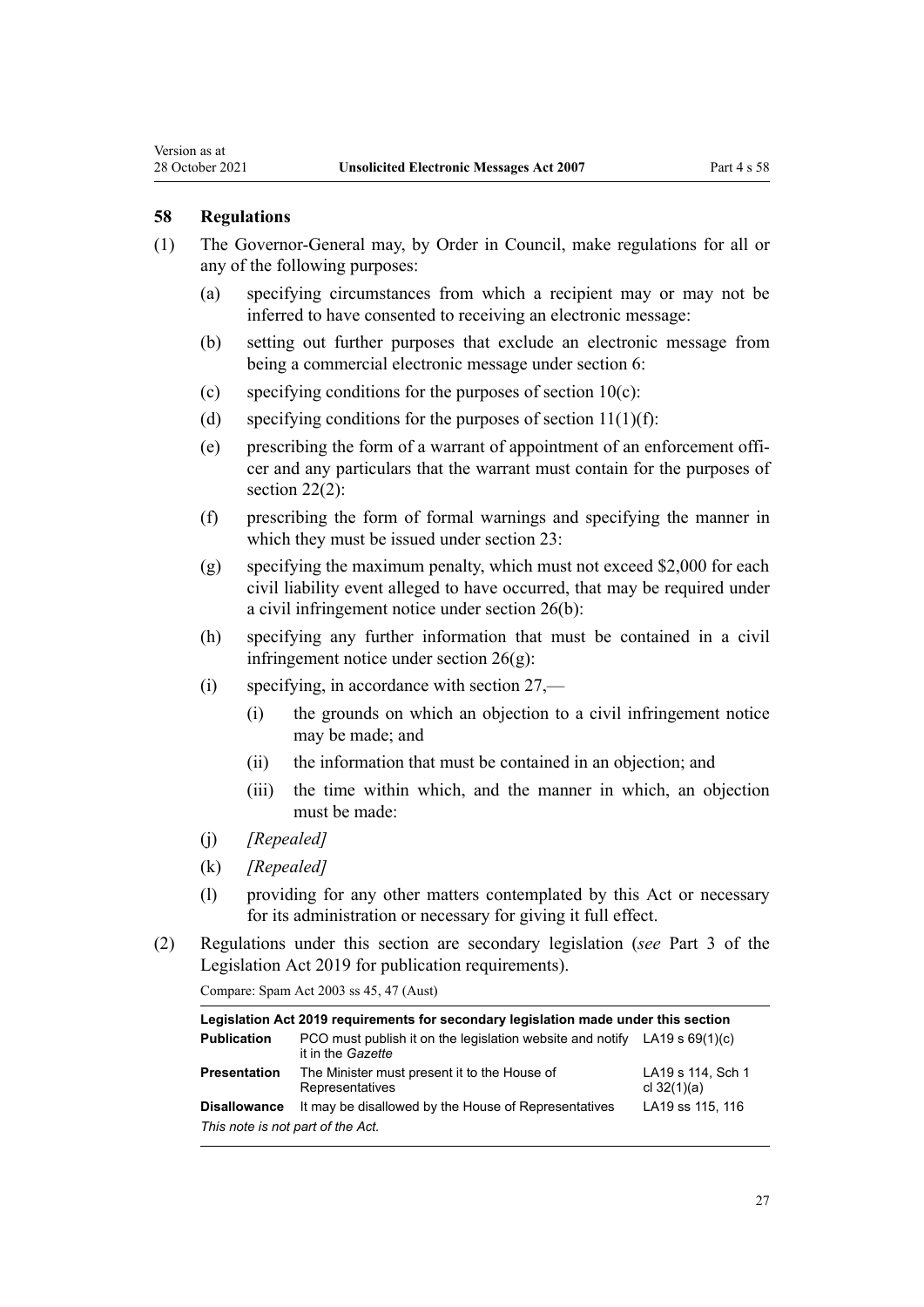Section 58(1)(j): repealed, on 1 October 2012, by [section 304\(7\)](http://legislation.govt.nz/pdflink.aspx?id=DLM2137086) of the Search and Surveillance Act 2012 (2012 No 24).

Section 58(1)(k): repealed, on 5 December 2013, by [section 4](http://legislation.govt.nz/pdflink.aspx?id=DLM5628408) of the Unsolicited Electronic Messages Amendment Act 2013 (2013 No 137).

Section 58(2): inserted, on 28 October 2021, by [section 3](http://legislation.govt.nz/pdflink.aspx?id=LMS268932) of the Secondary Legislation Act 2021 (2021 No 7).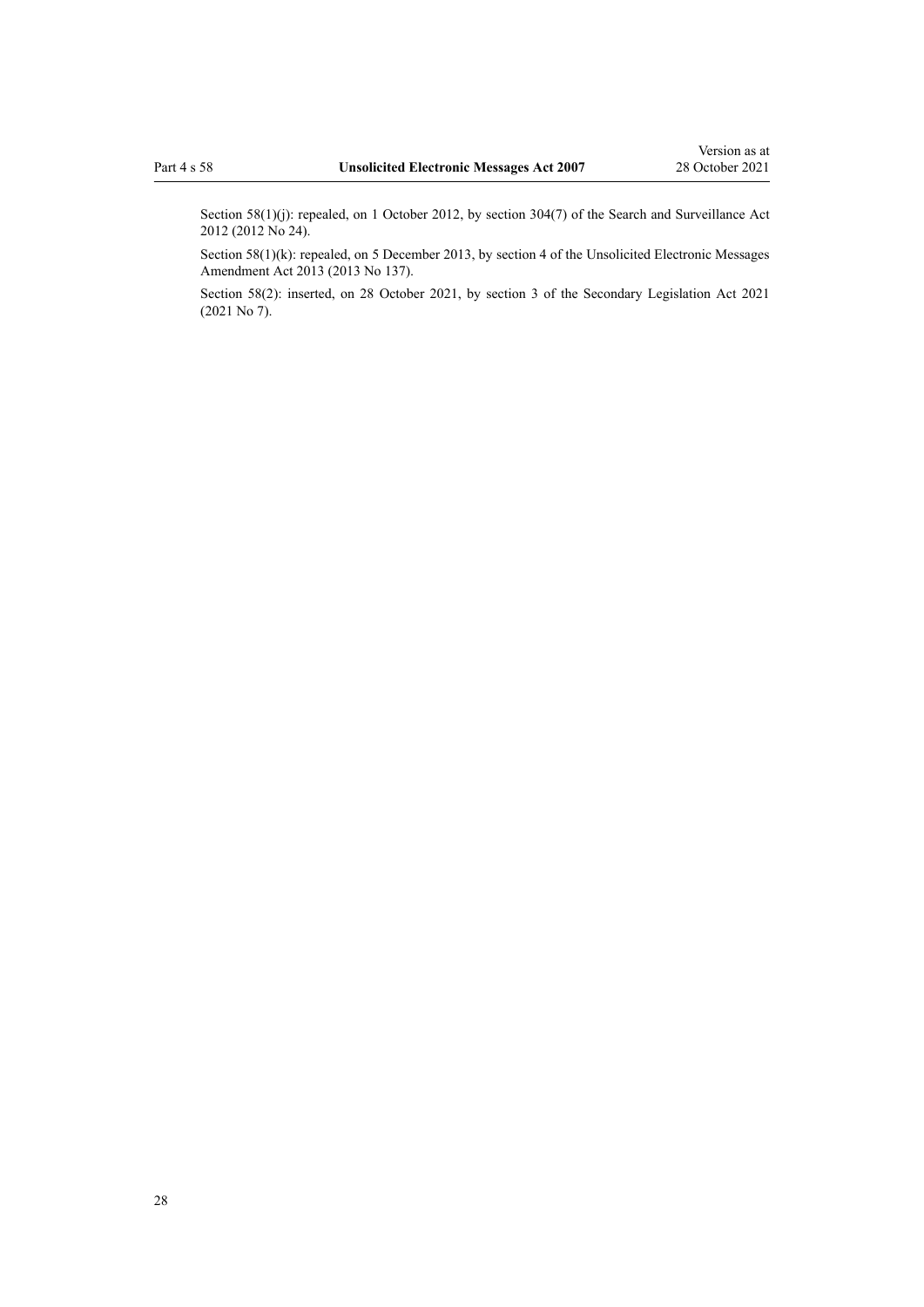# **Schedule Messages that are not electronic messages**

[s 5](#page-7-0)

# <span id="page-28-0"></span>**1 Excluded messages**

The following messages are not electronic messages for the purposes of this Act:

- (a) voice calls made using—
	- (i) a standard telephone service; or
	- (ii) voice-over Internet protocol (IP).
- (b) *[Repealed]*

Schedule clause 1(b): repealed, on 21 October 2011, by [clause 3](http://legislation.govt.nz/pdflink.aspx?id=DLM3996506) of the Unsolicited Electronic Messages Order 2011 (SR 2011/326).

# **2 Definition**

In this Schedule, **voice call** means, whether or not a recipient responds by way of pressing buttons on a telephone handset, a keyboard, or similar thing,—

- (a) a voice call within the ordinary meaning of that expression; or
- (b) a call that involves a recorded or synthetic voice; or
- (c) a call that is equivalent to a call covered by either paragraph (a) or (b) if a call covered by either of those paragraphs is not practical for a particular recipient with a disability (for example, because the recipient has a hearing impairment).